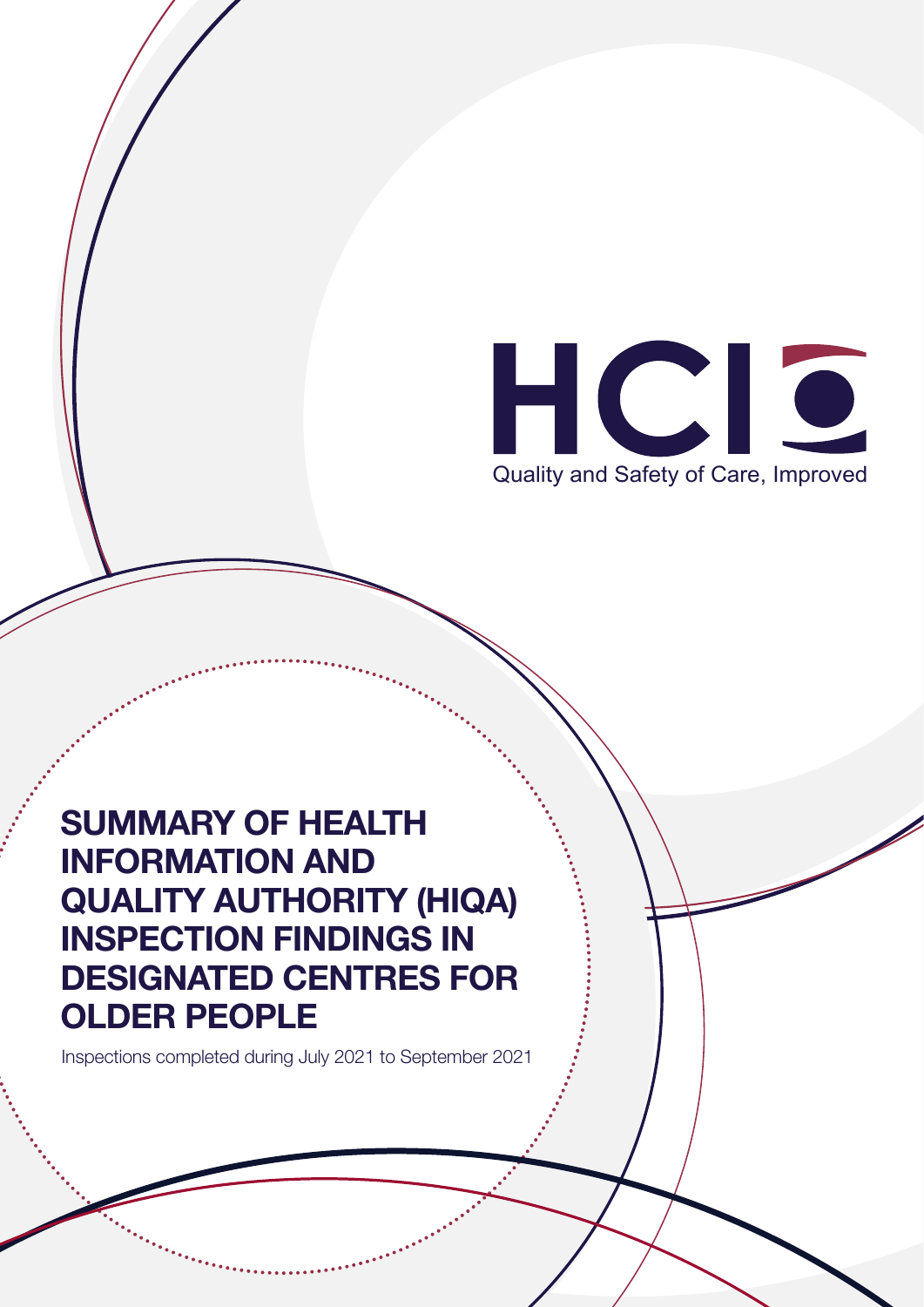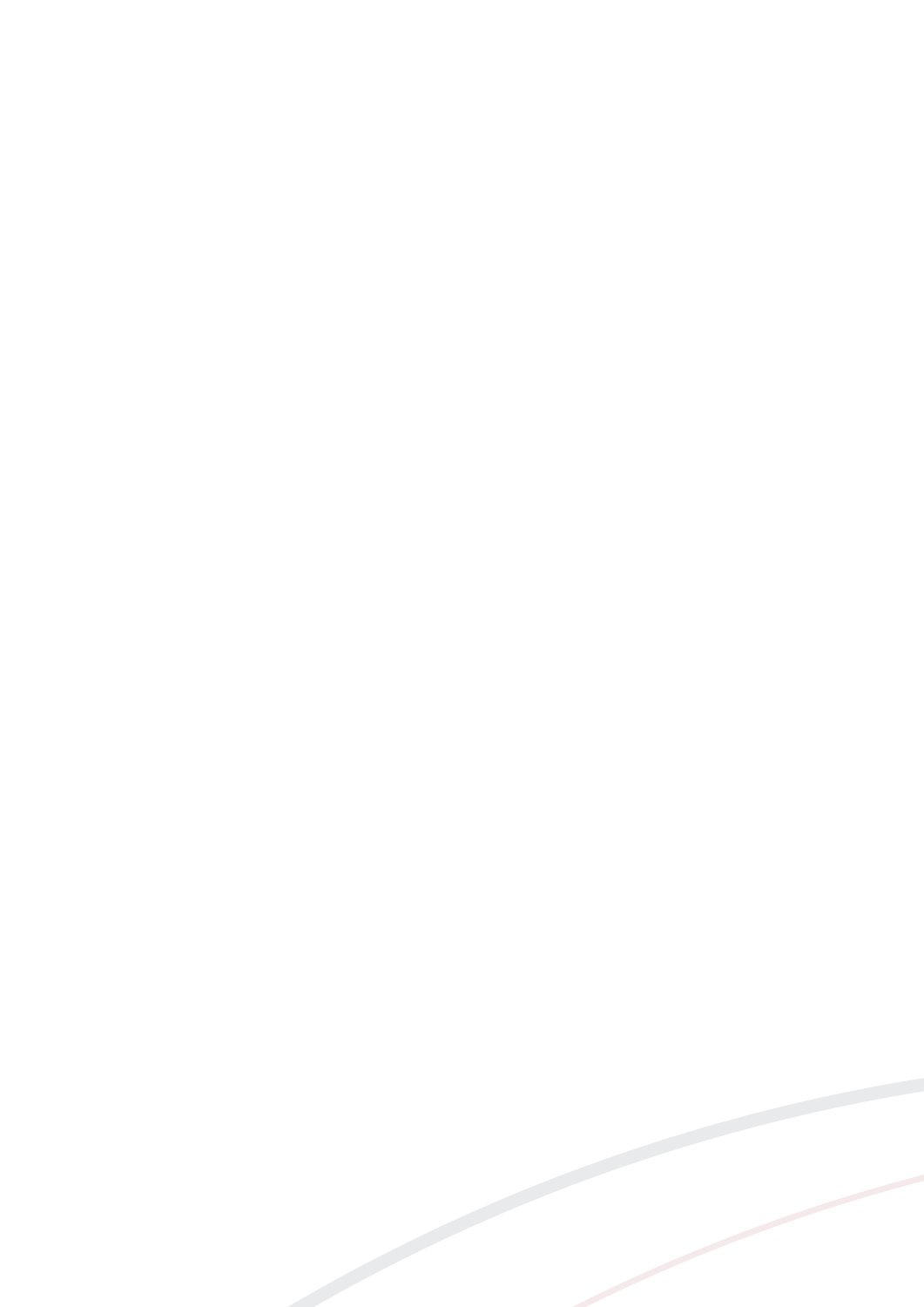# **TABLE OF CONTENTS**

| 2.0 |  |
|-----|--|
| 3.0 |  |
|     |  |
|     |  |
| 5.0 |  |

# **Dimension 1: Capacity and Capability**

# **Dimension 2: Quality and Safety**

| 8.0 | 27 |
|-----|----|
| 7.0 |    |
| 6.0 |    |
|     |    |
|     |    |
|     |    |
|     |    |
|     |    |
|     |    |
|     |    |
|     |    |
|     |    |
|     |    |
|     |    |
|     |    |
|     |    |
|     |    |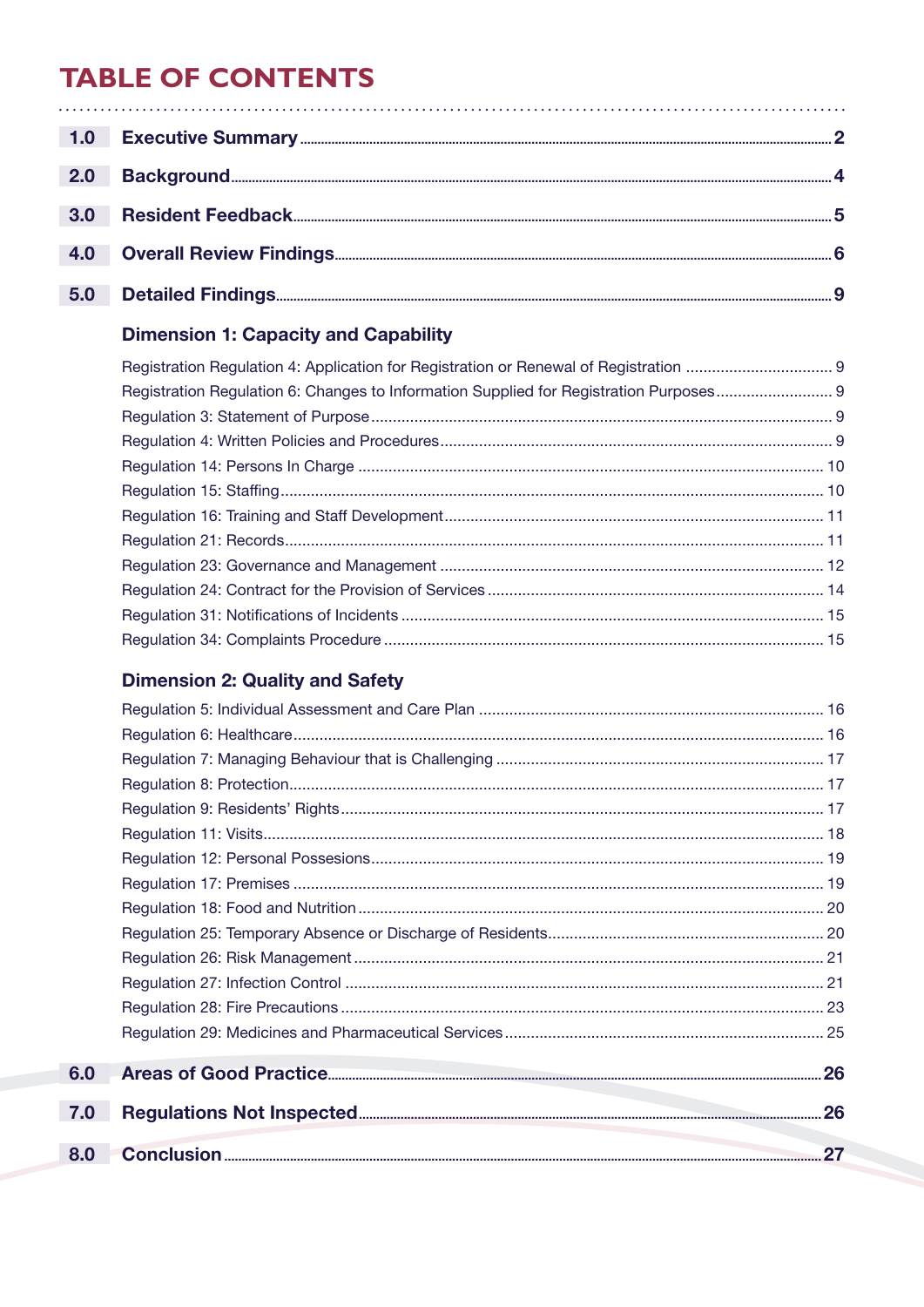# 1.0 **EXECUTIVE SUMMARY**

This report by HCI highlights the trends in inspection findings, those being 'Compliant' and 'Not Compliant' as detailed by the Health Information and Quality Authority (HIQA) in reports for residential care settings for older people. The inspections were against the requirements as outlined in the following:

- Health Act 2007 (Care and Welfare of Residents in Designated Centres for Older People) Regulations 2013 (S.I.No. 415 of 2013).
- Health Act 2007 (Registration of Designated Centres for Older People) Regulation 2015 (S.I.No. 61 of 2015).

HCI completed a review of twenty (20) randomly selected HIQA Inspection Reports. All inspections were completed by HIQA between July 2021 to September 2021.

Table 1 below highlights some of the key findings under the related dimensions and regulations.

| <b>Dimension</b>                         | <b>Regulation</b>                                                                    | <b>Not Compliant Findings</b>                                                                                                                                                                                                                                      |  |  |  |  |  |  |
|------------------------------------------|--------------------------------------------------------------------------------------|--------------------------------------------------------------------------------------------------------------------------------------------------------------------------------------------------------------------------------------------------------------------|--|--|--|--|--|--|
| <b>Capacity and</b><br><b>Capability</b> | Regulation 14:<br>Persons In Charge<br>(10% of Services<br>Not Complaint<br>Orange)  | There was no Person in Charge of the residential centre on the day<br>of the inspection. The previous Person in Charge had resigned 6<br>months prior to the inspection.                                                                                           |  |  |  |  |  |  |
| <b>Capacity and</b><br><b>Capability</b> | Regulation 16:<br>Training and Staff<br>Development (26%<br>Not Compliant<br>Orange) | Training records did not provide evidence that all staff had received<br>or were up to date with mandatory training.                                                                                                                                               |  |  |  |  |  |  |
| <b>Capacity and</b><br><b>Capability</b> | Regulation 21:<br>Records (28% Not                                                   | Records required in Schedules 2 and 3 were not maintained in line<br>with the regulation.                                                                                                                                                                          |  |  |  |  |  |  |
|                                          | <b>Compliant Orange)</b>                                                             | Some staff records did not contain all the necessary information<br>such as, evidence of qualification, employment history, references<br>and An Garda Siochana vetting disclosures.                                                                               |  |  |  |  |  |  |
| <b>Capacity and</b><br><b>Capability</b> | Regulation 23:<br>Governance and<br>Management (70%<br>Not Compliant                 | The system of governance and management in place for the<br>residential centre at the time of the inspection did not provide<br>adequate oversight to ensure the effective delivery of a safe,<br>appropriate, and consistent service.                             |  |  |  |  |  |  |
|                                          | Orange and Red)                                                                      | There was no clearly defined management structure with adequate<br>supports in place to support the Person in Charge in the day-to-day<br>management of the residential centre.                                                                                    |  |  |  |  |  |  |
|                                          |                                                                                      | There was little evidence of ongoing auditing of the service and of<br>the quality of care and experience of residents during 2020.                                                                                                                                |  |  |  |  |  |  |
| <b>Capacity and</b><br><b>Capability</b> | Regulation 31:<br>Notification of<br>Incidents (23% Not<br><b>Compliant Orange)</b>  | Notifications in relation to suspected or confirmed incidences of<br>COVID-19 and allegations of abuse to a resident in the residential<br>centre were not submitted to the Chief Inspector.<br>Notifications submitted to the Chief Inspector did not include all |  |  |  |  |  |  |
|                                          |                                                                                      | occasions when restraint was used.                                                                                                                                                                                                                                 |  |  |  |  |  |  |

Table 1: Summary of Key Not Compliant Findings (S.I.No. 415 of 2013)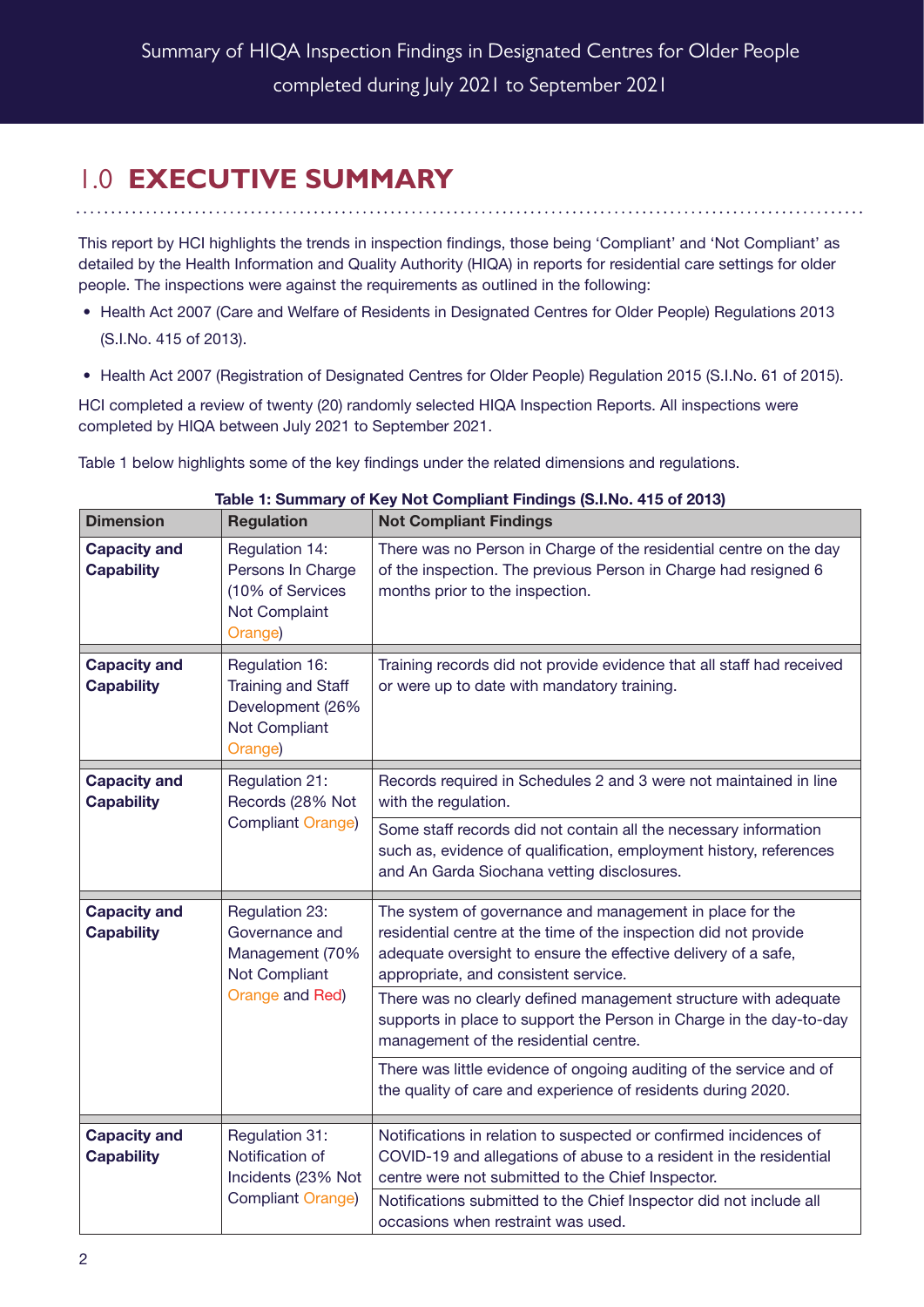| <b>Quality and</b>                  | Regulation                                               | Individual assessments were not always completed four monthly.                                                                                                                                                                                                |  |  |  |  |  |  |  |
|-------------------------------------|----------------------------------------------------------|---------------------------------------------------------------------------------------------------------------------------------------------------------------------------------------------------------------------------------------------------------------|--|--|--|--|--|--|--|
| <b>Safety</b>                       | 5: Individual                                            | Some residents did not have a care plan initiated within 48 hours                                                                                                                                                                                             |  |  |  |  |  |  |  |
|                                     | Assessment and                                           | from admission to the residential centre.                                                                                                                                                                                                                     |  |  |  |  |  |  |  |
|                                     | Care Plan (25% Not<br><b>Compliant Orange)</b>           | Residents were not always involved in the care planning process.                                                                                                                                                                                              |  |  |  |  |  |  |  |
| <b>Quality and</b>                  | Regulation                                               | Inspectors were not assured that residents' rights to undertake                                                                                                                                                                                               |  |  |  |  |  |  |  |
| <b>Safety</b>                       | 9: Resident's                                            | personal activities in private were respected.                                                                                                                                                                                                                |  |  |  |  |  |  |  |
|                                     | Rights (20% Not<br><b>Complaint Orange</b>               | There were gaps seen in access to activities at the weekend.                                                                                                                                                                                                  |  |  |  |  |  |  |  |
|                                     | and Red)                                                 | Residents were unable to freely access some communal areas in<br>the residential centre due to locked doors that staff had to open for<br>them.                                                                                                               |  |  |  |  |  |  |  |
| <b>Quality and</b>                  | Regulation 17:                                           | There was inappropriate storage seen across the residential centre.                                                                                                                                                                                           |  |  |  |  |  |  |  |
| <b>Safety</b>                       | Premises (44% Not<br><b>Complaint Orange</b><br>and Red) | The premises was in a poor state of repair including worn and<br>damaged skirting boards, grabrails, doors, tiles and walls rendering<br>them difficult to clean.                                                                                             |  |  |  |  |  |  |  |
| <b>Quality and</b>                  | Regulation                                               | Residents were at risk of infection as a result of the Registered                                                                                                                                                                                             |  |  |  |  |  |  |  |
| <b>Safety</b>                       | 27: Infection<br>Control (45% Not                        | Provider failing to ensure that procedures were implemented by<br>staff.                                                                                                                                                                                      |  |  |  |  |  |  |  |
|                                     | <b>Complaint Orange</b><br>and Red)                      | The residential centre did not demonstrate adherence to 'Interim<br>Public Health, Infection Prevention & Control Guidelines on the<br>Prevention and Management of COVID-19 Cases and Outbreaks in<br><b>Residential Care Facilities and Similar Units'.</b> |  |  |  |  |  |  |  |
|                                     |                                                          | Some staff were not adhering to the correct use of face masks and<br>not abiding by the uniform policy.                                                                                                                                                       |  |  |  |  |  |  |  |
|                                     |                                                          | Rooms were not cleaned to a high standard and deep cleaning was<br>not completed as per the residentials centre's cleaning schedule.                                                                                                                          |  |  |  |  |  |  |  |
| <b>Quality and</b><br><b>Safety</b> | Regulation 28: Fire<br>Precautions (78%                  | Simulations of evacuations of compartments were not completed<br>cognisant of night duty staff levels.                                                                                                                                                        |  |  |  |  |  |  |  |
|                                     | Not Compliant<br>Orange and Red)                         | It was apparent that fire drills generally only composed of<br>single room/half compartment evacuation, rather than an entire<br>compartment.                                                                                                                 |  |  |  |  |  |  |  |
|                                     |                                                          | Emergency floor plans were not sufficient and could potentially<br>cause delay to emergency evacuations.                                                                                                                                                      |  |  |  |  |  |  |  |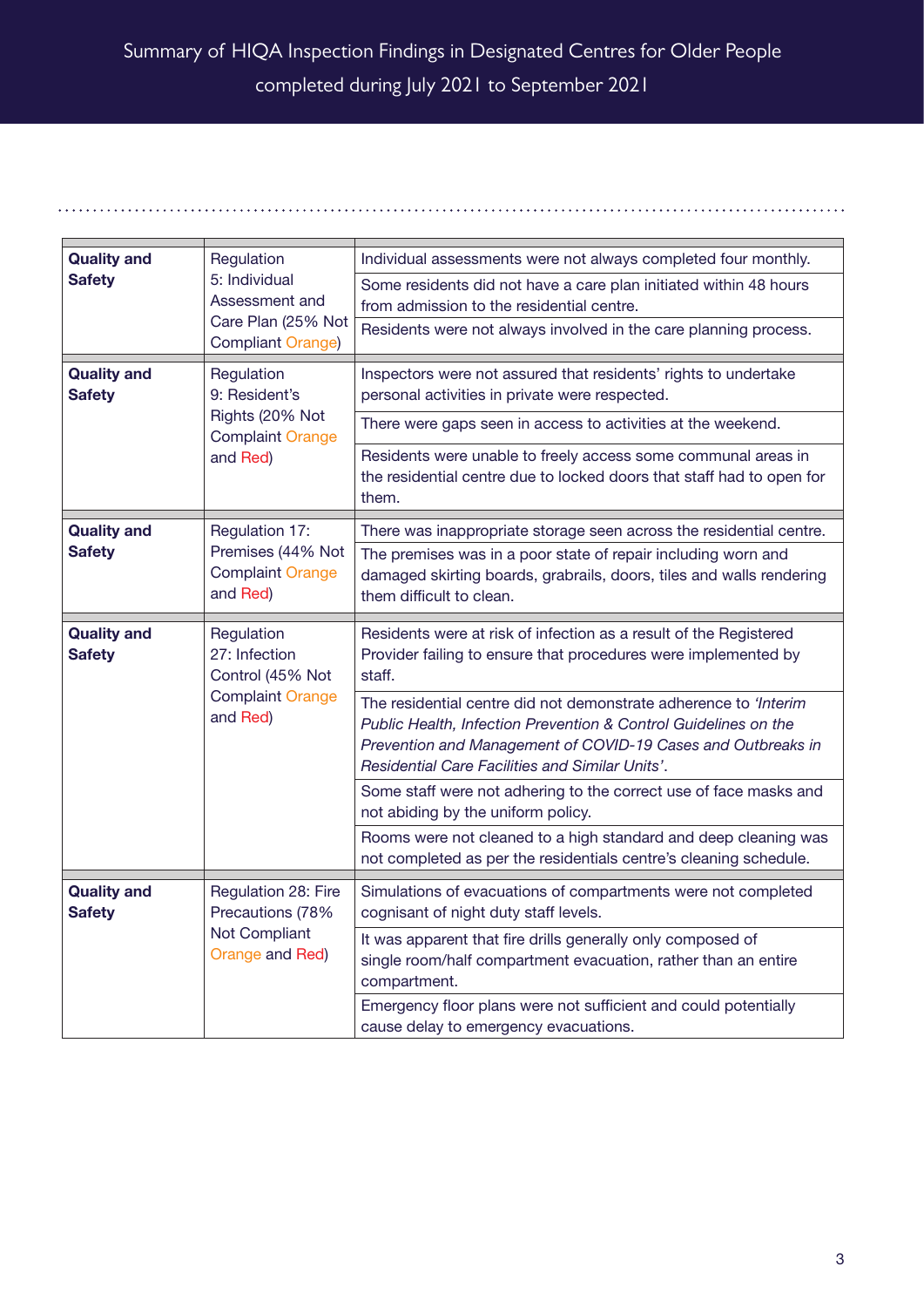# 2.0 **BACKGROUND**

Effective from the 1st of January 2018, Health Information and Quality Authority (HIQA) implemented the use of the Enhanced Authority Monitoring Approach (AMA) to the regulation of designated centres. This approach implemented changes to the inspection report format, which now reflects:

- Views of the people who use the service (as provided through resident questionnaires and Inspector's communications on-site with residents).
- Capacity and capability of the Registered Provider to deliver a safe quality service (addresses governance, leadership, and management arrangements in the centre and how effective they are in assuring that a good quality and safe service is being provided).
- Quality and safety of the service (addresses the care and support people receive and whether it was of a good quality and ensured people were safe).

The findings of all monitoring inspections are set out under the Registration Regulations as detailed within S.I.No. 61 of 2015 and the thirty-two (32) Regulations as detailed within S.I.No. 415 of 2013. The number of regulations inspected by HIQA in each residential care setting is dependent on the purpose of the inspection.

The compliance descriptors are outlined as follows:

- Compliant: A judgment of compliant means the Registered Provider and/or the Person In Charge is in full compliance with the relevant legislation.
- Substantially Compliant: A judgement of substantially compliant means that the Registered Provider or Person In Charge has generally met the requirements of the regulation, but some action is required to be fully compliant. This finding will have a risk rating of yellow, which is low risk.

• Not Compliant: A judgement of not compliant means the Registered Provider or Person In Charge has not complied with a regulation and that considerable action is required to come into compliance. Continued non-compliance or where the non-compliance poses a significant risk to the safety, health and welfare of residents using the service will be risk-rated red (high risk) and the Inspector will identify the date by which the Registered Provider must comply. Where the noncompliance does not pose a significant risk to the safety, health and welfare of residents using the services, it is risk rated orange (moderate risk) and the provider must take action within a reasonable time frame to come into compliance.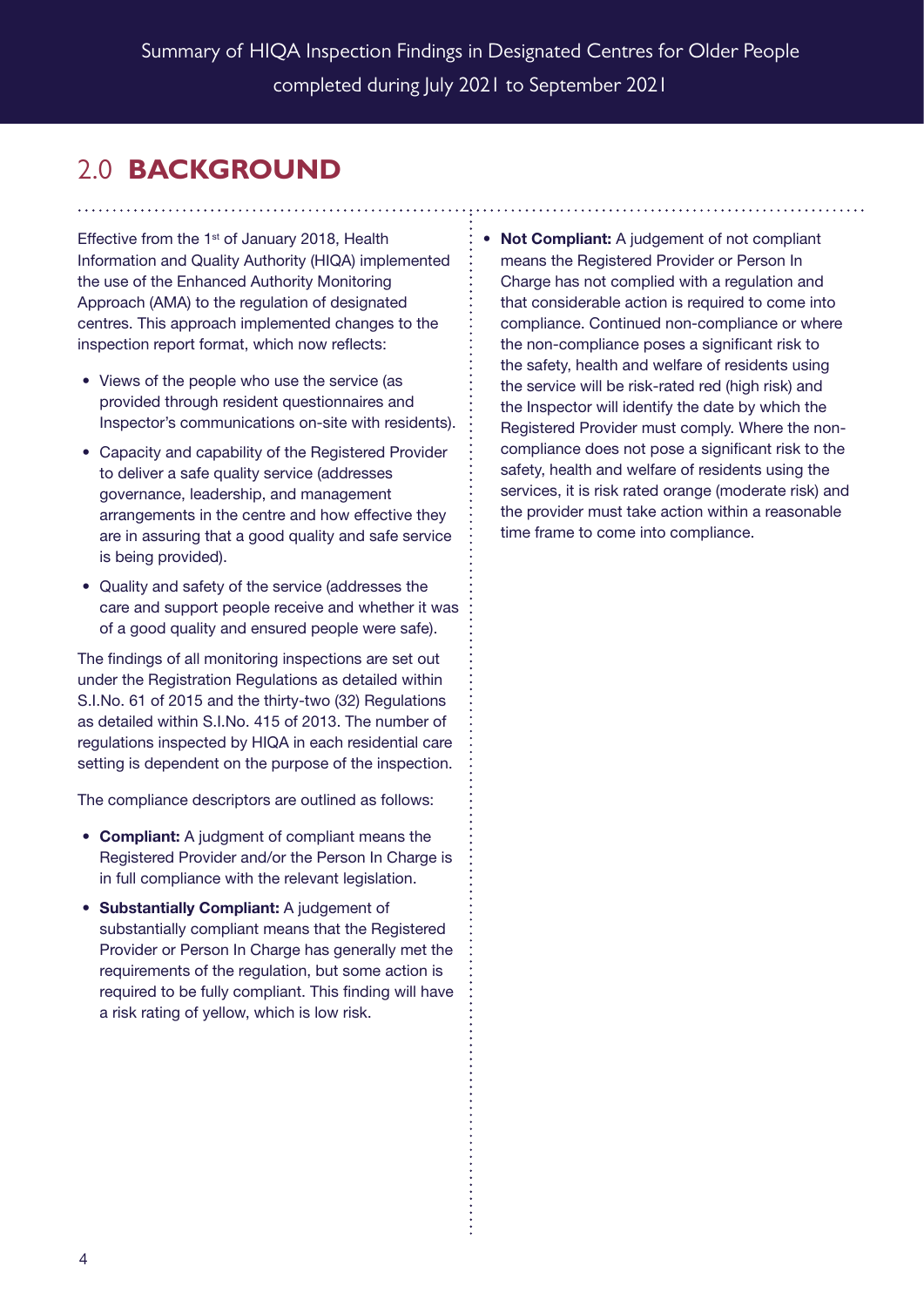# 3.0 **RESIDENT FEEDBACK**

Resident questionnaires were sent in advance of announced Inspections to allow residents and their representatives to provide feedback regarding living in the residential centre. Also, during inspections, HIQA Inspectors, where possible, spoke with residents to discuss their experience of the service. Feedback included:

- Residents' COVID-19 Experience in the Residential Centre:
	- o Residents expressed gratitude to the staff for all their hard work in keeping them safe during the COVID-19 pandemic.
	- o Some residents were worried and fearful about COVID-19 outbreaks and felt that their lives were not returning to normal.
	- o A number of residents described window visits and how they had used technology to keep in touch but said it just wasn't the same as seeing their families.
	- o Residents said that staff were keeping them informed of public health advice and they had regular talks on the importance of hand hygiene, social distancing, and respiratory etiquette.
- Daily Living/Social Activities:
	- o Most residents were delighted with the activities available to them which they said made the days more enjoyable.
	- o Some residents found the days long and boring and had requested more days out at a recent residents meeting.
- Space/Premises in the Residential Centres:
	- o Residents were complimentary regarding the space they had in their rooms, and the comfort and cleanliness of the residential centre.
	- o Residents told the Inspector that they enjoyed sitting out during the fine weather and that garden furniture was available for their comfort.
	- o One residential centre was undergoing renovation and as a result residents found the noise levels high.

# • Food and Nutrition:

o Residents were happy with the food choice and quality.

o Some residents said that they would prefer more fresh vegetables and fruit on the menu.

# • Care Provided in the Residential Centres:

- o Feedback from the residents was positive regarding the person-centred and compassionate care they received from the staff.
- o Residents said that staff could not do enough for them.

# • Safety in the Residential Centres:

o Residents said that they were comfortable and that they felt safe and secure in the residential centre.

# • Identifying a member of staff where issues, concerns or complaints arise:

o Residents said that whenever they raised any issues it was followed up and addressed by staff.

# • Visiting in the Residential Centre:

- o Residents told the Inspector that they had missed their families during the COVID-19 visiting restrictions but were happier now that visiting was more frequent.
- o Residents expressed their delight at being able to see their family again.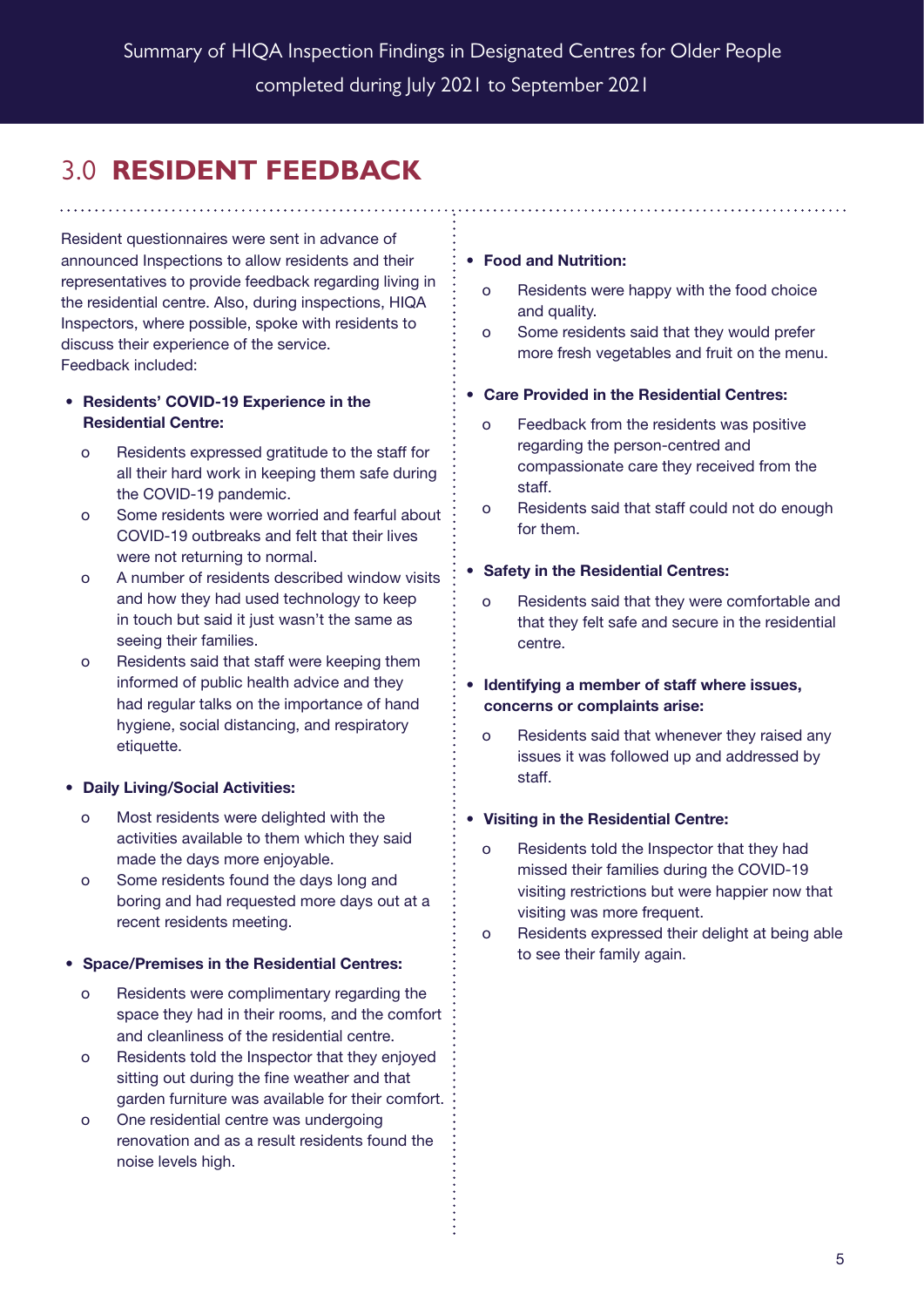4.0 **OVERALL REVIEW FINDINGS**  $^{\circ}$  4.0 OVERALL REVIEW FINDINGS

The inspective reporting framework used by HIQA is organised into two dimensions. Dimensions (detailed in Tables 2 and Capacity and Capabilities (detailed in Tables 2 and Capacity and Capabilities (detailed in Tables 2 an The inspection reporting framework used by HIQA is organised into two dimensions. Dimension 1 focuses on Capacity and Capabilities (detailed in Tables 2 and 3 The inspection reporting framework used by HIQA is organised into two dimensions. Dimension 1 focuses on Capacity and Capabilities (detailed in Tables 2 and 3 below) with Dimension 2 focusing on Quality and Safety (detailed in Table 4 below). The tables show the percentage of the Services in compliance, or in breach of, below) with Dimension 2 focusing on Quality and Safety (detailed in Table 4 below). The tables show the percentage of the Services in compliance, or in breach of, the requirements per Regulation for the 20 reports. Key areas that were deemed Not Compliant are highlighted within the tables. the requirements per Regulation for the 20 reports. Key areas that were deemed Not Compliant are highlighted within the tables. **4.00 MB / OVERALL REVIEW FINDING IN A LIGHTING AND MANUSCRY CONTINUES.** 

**Summary of HIQA Inspection Findings in Designated Centres for Older People completed during July 2021 to September 2021** 

# require  $z:$  Capacity and Capacity are Registration fregulations. (S.I.No. of 2015) Table 2: Capacity and Capability – Registration Regulations (S.I.No. 61 of 2015) Table 2: Capacity and Capability - Registration Regulations (S.I.No. 61 of 2015)

| <b>Dimension</b>           | Regulation | <b>Description</b><br><b>Regulation</b>                         | No. of Services Fully<br>inspected against Compliant<br>the 20 samples |      | <b>Substantially</b><br><b>Compliant</b> | % of Services Not Compliant Not Compliant<br>Not Compliant Red<br>  Orange |     |      |
|----------------------------|------------|-----------------------------------------------------------------|------------------------------------------------------------------------|------|------------------------------------------|----------------------------------------------------------------------------|-----|------|
| Capacity and<br>Capability |            | Registration or<br>Application of<br>Renewal of<br>Registration | ᠭ                                                                      | 50 % | 0 %                                      | 50 %                                                                       | 0 % | 50 % |
|                            | ဇ          | Changes to Information<br>Registration Purposes<br>Supplied for | $\sim$                                                                 | 50 % | 0 %                                      | 50 %                                                                       | 0 % | 50 % |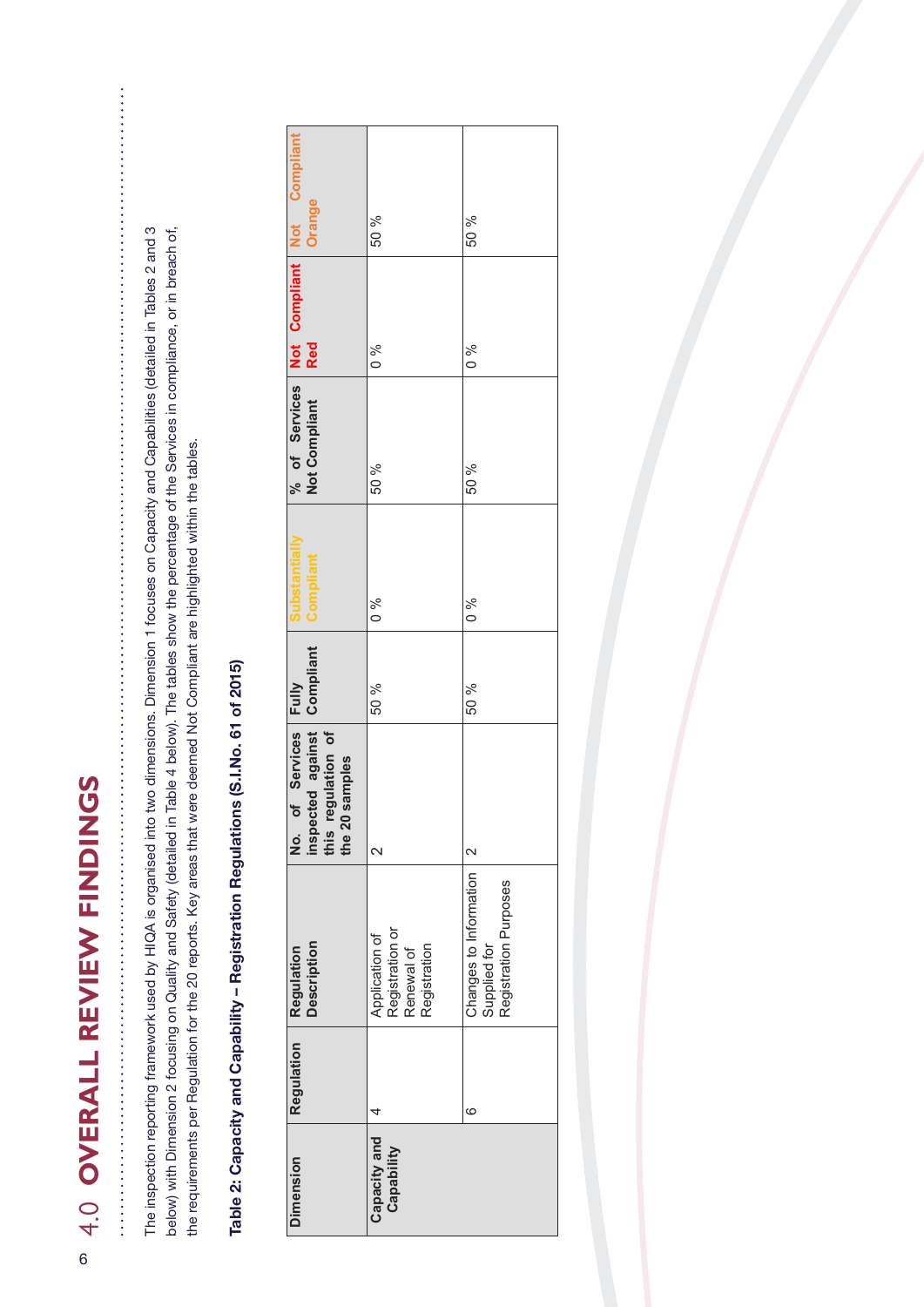4.0 OVERALL REVIEW FINDINGS Continued... 4.0 **OVERALL REVIEW FINDINGS** Continued...

**Summary of HIQA Inspection Findings in Designated Centres for Older People completed during July 2021 to September 2021**

,他, 这次的的,我的是我的,我的是我的,我的是我的,我的是我的,我的是我的,我的是我的,我的是我的是我的,我的是我的是我的。我的是我的是我的,我的是我的。

Table 3: Capacity and Capability (S.I.No. 415 of 2013) Table 3: Capacity and Capability (S.I.No. 415 of 2013)

**\*\*\*\*\*\*\*\*\*\*\*\*\*\*\*\*\*\*\*\*\*\*\*\*\*\*\*** 

| Not Compliant<br>Orange                                                            | 11 %                 | $\%$ 0                             | 10 %              | <b>20%</b>    | 26 %                              | $\%$ 0                 | 28 %                    | $\%$ 0          | 60 %                         | $\%$ 0                                    | 23 %                      | $\%$ 0                  | 11%                  |
|------------------------------------------------------------------------------------|----------------------|------------------------------------|-------------------|---------------|-----------------------------------|------------------------|-------------------------|-----------------|------------------------------|-------------------------------------------|---------------------------|-------------------------|----------------------|
| Not Compliant<br>Red                                                               | $\%$ 0               | $\frac{6}{6}$                      | $\frac{6}{6}$     | $\frac{6}{6}$ | $\%$ 0                            | $\frac{6}{6}$          | $\%$ 0                  | $\frac{9}{6}$   | 10 <sup>9</sup>              | $\%$ 0                                    | $\frac{9}{6}$             | $\%$ 0                  | $\frac{6}{6}$        |
| $\overline{\sigma}$<br>Compliant<br>Services<br>$\overline{\textbf{z}}$<br>ೢೕ      | 11 %                 | $\%$ 0                             | 10 %              | 20 %          | 26 %                              | $\%$ 0                 | 28 %                    | $\%$ 0          | $^{96}$ 0 $^{7}$             | $\%$ 0                                    | 23 %                      | $\%$ 0                  | 11 %                 |
| Substantially<br>Compliant                                                         | 56 %                 | 27 %                               | 10 %              | 25 %          | 37 %                              | $\frac{96}{6}$         | 36%                     | $\%$ 0          | 20 %                         | 50 %                                      | 15 %                      | $\frac{96}{6}$          | 22 %                 |
| Fully<br>Compliant                                                                 | 33 %                 | 73 %                               | 80 %              | 55 %          | 37 %                              | 100%                   | 36 %                    | 100 %           | 10 %                         | 50 %                                      | 62 %                      | 100 %                   | 67 %                 |
| No. of Services<br>this<br>regulation of the<br>20 samples<br>inspected<br>against | တ                    | $\tilde{\mathcal{L}}$              | $\overline{C}$    | 20            | $\frac{1}{2}$                     | S                      | $\overline{4}$          | $\mathbf{\sim}$ | $\overline{\Omega}$          | ပ                                         | $\frac{3}{2}$             | $\overline{ }$          | $\frac{8}{1}$        |
| Regulation Description                                                             | Statement of Purpose | Written Policies and<br>Procedures | Persons in Charge | Staffing      | Training and Staff<br>Development | Directory of Residents | Records                 | Insurance       | Governance and<br>Management | Contract for the Provision of<br>Services | Notification of Incidents | Notification of Absence | Complaints Procedure |
| Regulation                                                                         | ω                    | 4                                  | $\overline{4}$    | 45            | $\frac{6}{1}$                     | 6)                     | $\overline{\mathbf{S}}$ | 22              | $\mathfrak{C}$               | $\overline{24}$                           | 31                        | 32                      | 34                   |
| <b>Dimension</b>                                                                   |                      | Capacity and<br>Capability         |                   |               |                                   |                        |                         |                 |                              |                                           |                           |                         |                      |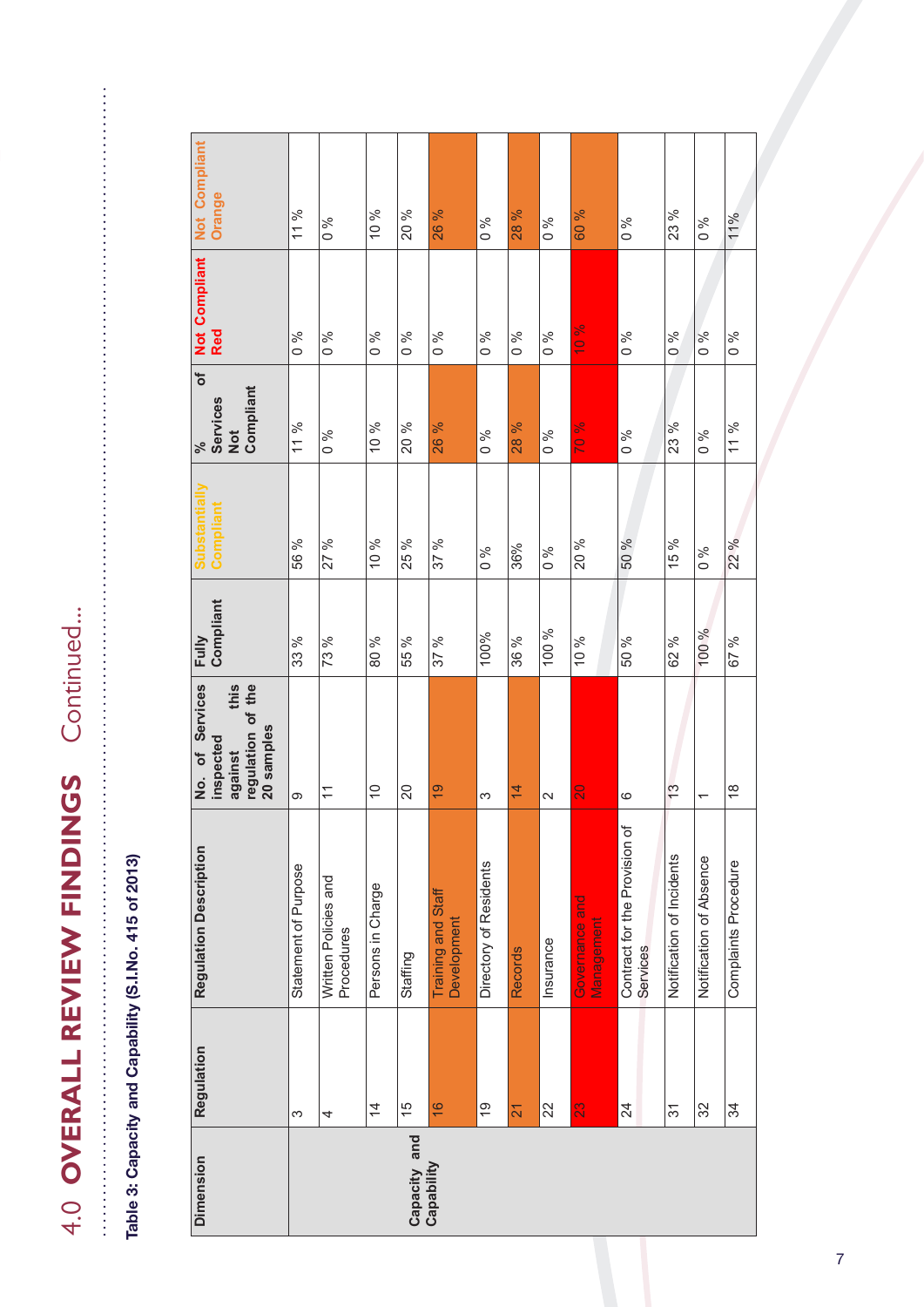4.0 **OVERALL REVIEW FINDINGS** Continued... <sup>®</sup> 4.0 OVERALL REVIEW FINDINGS Continued... # Table 4: Quality and Safety (S.I.No. 415 of 2013) Table 4: Quality and Safety (S.I.No. 415 of 2013)

**...............** 

| Not Compliant                                                                                                             |                                              |                          |                                             |               |                   |                            |                         |                      |                |                          |                    |                           |                                                                       |                        |                           |                         |                                             |
|---------------------------------------------------------------------------------------------------------------------------|----------------------------------------------|--------------------------|---------------------------------------------|---------------|-------------------|----------------------------|-------------------------|----------------------|----------------|--------------------------|--------------------|---------------------------|-----------------------------------------------------------------------|------------------------|---------------------------|-------------------------|---------------------------------------------|
| Orange                                                                                                                    | 25 %                                         | 11 %                     | 8%                                          | $\%$ 0        | 15 %              | $\%$ 0                     | $\%$<br>$\circ$         | 14 %                 | $\%$ 0         | 33 %                     | $\%$ 0             | $\%$ 0                    | $\%$ 0                                                                | 17 %                   | 40 %                      | 33 %                    | $\%$ 0                                      |
| Compliant<br>Red<br>$\frac{1}{2}$                                                                                         | $\%$ 0                                       | $\%$ 0                   | $\frac{6}{6}$                               | $\%$ 0        | $\aleph$<br>5     | $\%$ 0                     | $\%$<br>$\circ$         | $\frac{9}{6}$        | $\%$ 0         | 11.96                    | $\frac{9}{6}$      | $\%$ 0                    | $\frac{6}{6}$                                                         | ಸಿ<br>$\circ$          | $\frac{5}{6}$             | 44 %                    | $-96$                                       |
| Services<br><b>Not Compliant</b><br>of<br>ೢೕ                                                                              | 25 %                                         | 11 %                     | 8%                                          | $\%$ 0        | 20 %              | $\%$ 0                     | $\%$<br>$\circ$         | 14 %                 | $\%$ 0         | 44 %                     | $\%$ 0             | $\frac{9}{6}$ 0           | $\frac{9}{6}$                                                         | %<br>$\overline{1}$    | $\aleph$<br>$\frac{5}{4}$ | 78%                     | 10 %                                        |
| Substantially<br>Compliant                                                                                                | 35 %                                         | 6 %                      | 31 %                                        | 6 %           | 30 %              | $\%$ 0                     | $\%$<br>$\frac{6}{5}$   | 14%                  | $\frac{96}{6}$ | 45 %                     | 11 %               | $\%$ 0                    | 50 %                                                                  | $\%$<br>$\overline{1}$ | 50 %                      | $\%$<br>22              | 30 %                                        |
| Compliant<br>Fully                                                                                                        | 40 %                                         | 83 %                     | 61 %                                        | 94 %          | 50 %              | 100 %                      | 84 %                    | 72 %                 | 100 %          | 11 %                     | 89 %               | 100 %                     | 50 %                                                                  | 66 %                   | $\frac{96}{2}$            | $\%$ 0                  | 60 %                                        |
| $\mathbf{b}$<br>$\mathsf{d}$<br>this<br>the 20 samples<br>regulation<br>inspected<br>Services<br>against<br>$\frac{1}{2}$ | 20                                           | $\frac{8}{1}$            | <u>ლ</u>                                    | $\frac{6}{1}$ | $\frac{0}{2}$     | S                          | é,                      | N                    | ${}^{\circ}$   | $\frac{1}{\sqrt{2}}$     | ග                  | $\overline{ }$            | 4                                                                     | $\frac{8}{1}$          | $\frac{0}{2}$             | $\frac{\infty}{1}$      | $\frac{1}{2}$                               |
| <b>Regulation Description</b>                                                                                             | and<br>Assessment<br>Care Plan<br>Individual | Healthcare               | S<br>Managing Behaviour that<br>Challenging | Protection    | Residents' Rights | Communication Difficulties | Visits                  | Personal Possessions | End of Life    | <b>Premises</b>          | Food and Nutrition | Information for Residents | $\overline{\sigma}$<br>Absence<br>Discharge of Residents<br>Temporary | Risk Management        | Infection Control         | <b>Fire Precautions</b> | and<br>Pharmaceutical Services<br>Medicines |
| Regulation                                                                                                                | 5                                            | 6                        | ∼                                           | $\infty$      | <u>က</u>          | $\frac{0}{1}$              | $\overleftarrow{\cdot}$ | $\tilde{c}$          | $\frac{3}{2}$  | $\overline{\mathcal{L}}$ | $\frac{8}{3}$      | 20                        | 25                                                                    | 26                     | 27                        | $\overline{\mathbb{C}}$ | $\overline{c}$                              |
| Dimension                                                                                                                 |                                              | and<br>Quality<br>Safety |                                             |               |                   |                            |                         |                      |                |                          |                    |                           |                                                                       |                        |                           |                         |                                             |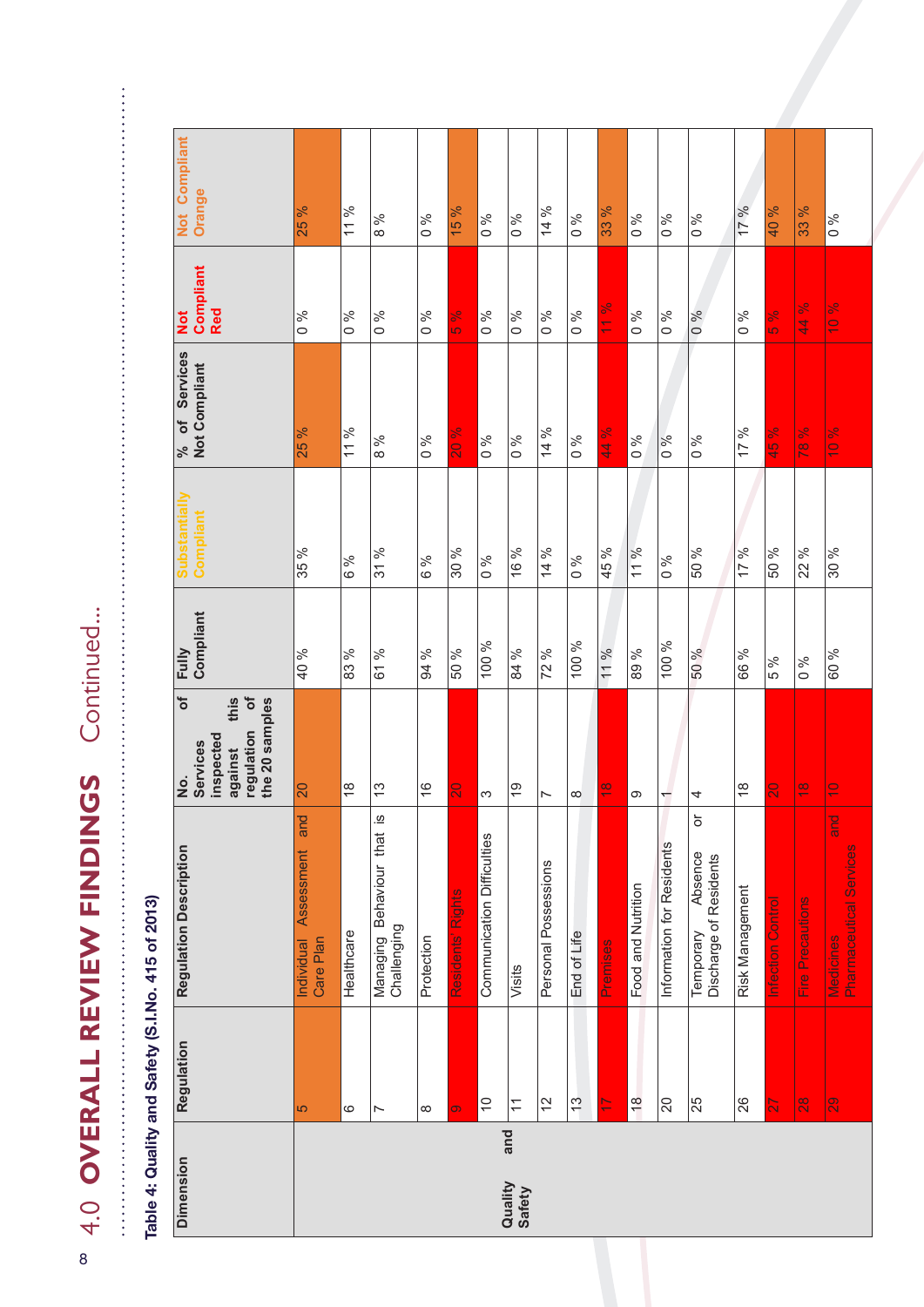# 5.0 **DETAILED FINDINGS**

The following provides examples of the 'Not Compliant' findings (including 'Not Compliant Orange and Red') and 'Substantially Compliant' (Yellow) findings as detailed within the HIQA Inspection Reports under each of the report dimensions. The numbers in brackets following the finding, e.g. (2) detail the frequency of the finding across the services inspected.

# *Dimension 1:* Capacity and **Capability**

*Registration Regulation 4:* Application for Registration or Renewal of Registration:

*(50% of Services Not Compliant of the 2 assessed against this Regulation)*

# *• Not Compliant Orange:*

- O Application of Registration or Renewal of Registration:
	- The application to renew the registration of the residential centre was received late and was found to be incomplete when reviewed. Due to the late receipt of this application the residential centre did not have Section 48 protection, under Health Act (2007). A completed application to renew had subsequently been submitted, however the floor plans and Statement of Purpose required further review.

# *Registration Regulation 6:* Changes to Information Supplied for Registration Purposes

*(50% of Services Not Compliant of the 2 assessed against this Regulation)*

- *• Not Compliant Orange:*
	- O Changes to Information Supplied for Registration Purposes:

• The Registered Provider did not submit information within the required time frame of eight weeks' notice when notifying the Chief Inspector of changes to company personnel.

# *Regulation 3:* Statement of Purpose

*(11% of Services Not Compliant of the 9 assessed against this Regulation)*

# *• Not Compliant Orange:*

- ❍ Statement of Purpose:
	- The Statement of Purpose provided to Inspectors did not reflect the facilities and services provided at the residential centre on the day of inspection as required in Schedule 1. Examples include:
		- There were 43 residents accommodated in the residential centre which conflicted with the Statement of Purpose and the Certificate of Registration.
		- The nursing compliment in the Statement of Purpose did not reflect the staff roster seen by Inspectors.
		- Changes in the organisational staff structure was not reflected in the Statement of Purpose.

# *Regulation 4:* Written Policies and Procedures

*(27% of Services Substantially Compliant of the 11 assessed against this Regulation)*

- *• Substantially Compliant Yellow:*
	- O Written Policies and Procedures:
		- Schedule 5 policies were not consistently implemented by staff. For example:
			- Residents' admissions policy and the care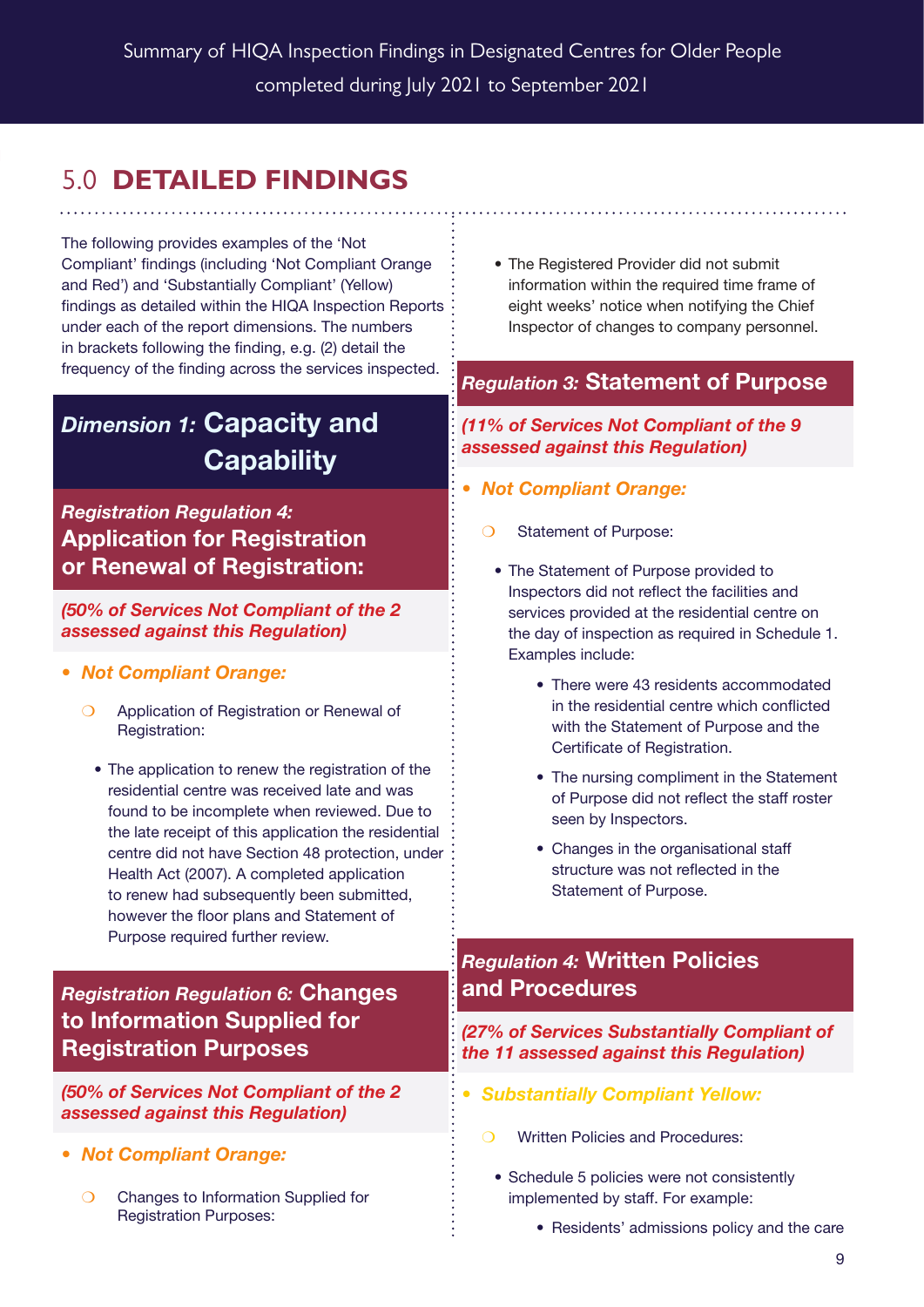planning arrangements policy were not implemented.

- The Inspector found that recruitment policy was not followed in practice:
	- One staff member had commenced employment five days prior to the staff member's An Garda Siochana (police) vetting coming through.
	- One health care assistant had been employed to work full-time with no qualification or experience in caring for older persons.
- The residential centre's policy for the management of complaints did not include the following information:
	- A person was not nominated to deal with complaints received in the residential centre.
	- A person was not nominated other than the designated complaints person as required by regulation 34(3) to ensure that records were complete.
- The residential centre's risk management policy did not include information to ensure the process of assessing the level of risks was appropriately communicated.

# *Regulation 14:* Persons In Charge

*(10% of Services Not Compliant of the 10 assessed against this Regulation)*

- *• Not Compliant Orange:*
	- O Person In Charge:
		- There was no Person in Charge of the residential centre on the day of the inspection. The previous Person in Charge had resigned 6 months prior to the inspection.

# 

# *Regulation 15:* Staffing

*(20% of Services Not Compliant of the 20 assessed against this Regulation)*

- *• Not Compliant Orange:*
	- ❍ Staffing:
		- There were insufficient staff resources to maintain the cleanliness of the residential centre (2).
		- The staffing levels required review to ensure that the number and skill mix was appropriate having regard to the needs of the residents and the size and layout of the residential centre. For example:
			- On the day of the inspection there were seven care staff rostered for work, but due to sickness there were just six care staff present.
			- The activity staff member worked four days a week, on the other days a care staff undertook activities in the afternoon only. Due to care staff shortages on the day of the inspection, staff could not be allocated to facilitate activities.
		- The night-time nursing staffing levels were not appropriate to meet the needs of the residents. The Inspectors found:
			- There was only one registered nurse on night duty to meet the needs of residents located over two floors.
			- One resident was approaching end of life and required increased nursing care.
			- A recently admitted resident was observed to require increased supervision and care on the day of inspection.
			- Inspectors saw a report of an incident on night duty where appropriate care had been omitted for three residents on one occasion.
			- The Statement of Purpose indicated that eight full-time nurses were available on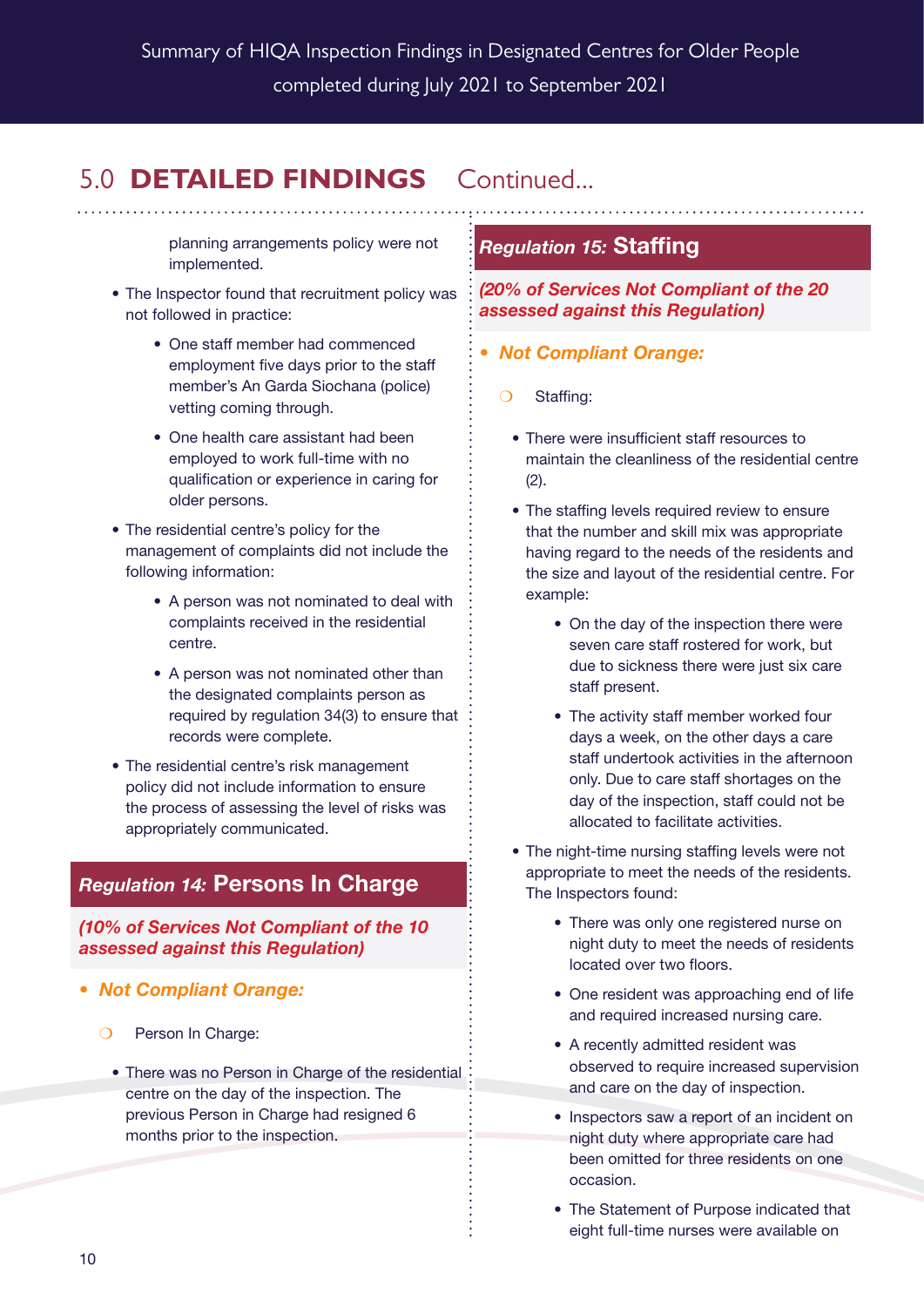the roster, but this was not the case.

- Duty rosters showed that staff who were responsible for activities had recently been redeployed to cover night duty care shifts and their activities hours had not been filled.
- The Person in Charge was required to provide clinical care as a full-time nurse on certain days each week.
- The duty rosters were devised around the number of residents and did not take into account the dependency of the residents admitted to the residential centre.

# *Regulation 16:* Training and Staff Development

*(26% of Services Not Compliant of the 19 assessed against this Regulation)*

# *• Not Compliant Orange:*

- O Training and Staff Development:
	- Training records reviewed by the Inspector did not provide evidence that all staff had received or were up to date with mandatory training. Gaps were identified in the following:
		- Fire safety training (5).
		- Infection control training (3).
		- Hand hygiene training (3).
		- Correct use of PPE training (3).
		- Managing responsive behaviour training (2).
		- Safeguarding training (2).
		- Manual handling training (2).
		- Prevention and response to abuse training (1).
	- Staff nurses required refresher training in the management of medicines. The relevant policies and professional guidelines on medication

management were not being followed in the residential centre.

- Staff required refresher training on mask wearing. Inspectors saw evidence of poor practices in mask wearing throughout the inspection.
- The Person in Charge had insufficient oversight of mandatory training and the supervision of staff.
- Staff appraisals had not been completed on an annual basis to ensure that staff were appropriately supervised and developed in their roles.

# *Regulation 21:* Records

# *(28% of Services Not Compliant of the 11 assessed against this Regulation)*

# *• Not Compliant Orange:*

- O Schedule 2, 3 & 4 Documents:
	- Records required in Schedules 2 and 3 were not maintained in line with the regulation.
	- Inspectors identified the following issues with staff records:
		- Some staff records did not contain documentary evidence of qualifications.
		- Some staff records did not contain a full employment history.
		- Some staff records did not contain two written references.
		- Some staff records did not contain An Garda Siochana vetting disclosures.
		- It was not possible to access staff files as the HR administrator was on annual leave and files were not accessible.
	- The roster was not correct on the day of inspection as evidenced by the following:
		- There was no current Person in Charge entered in the roster.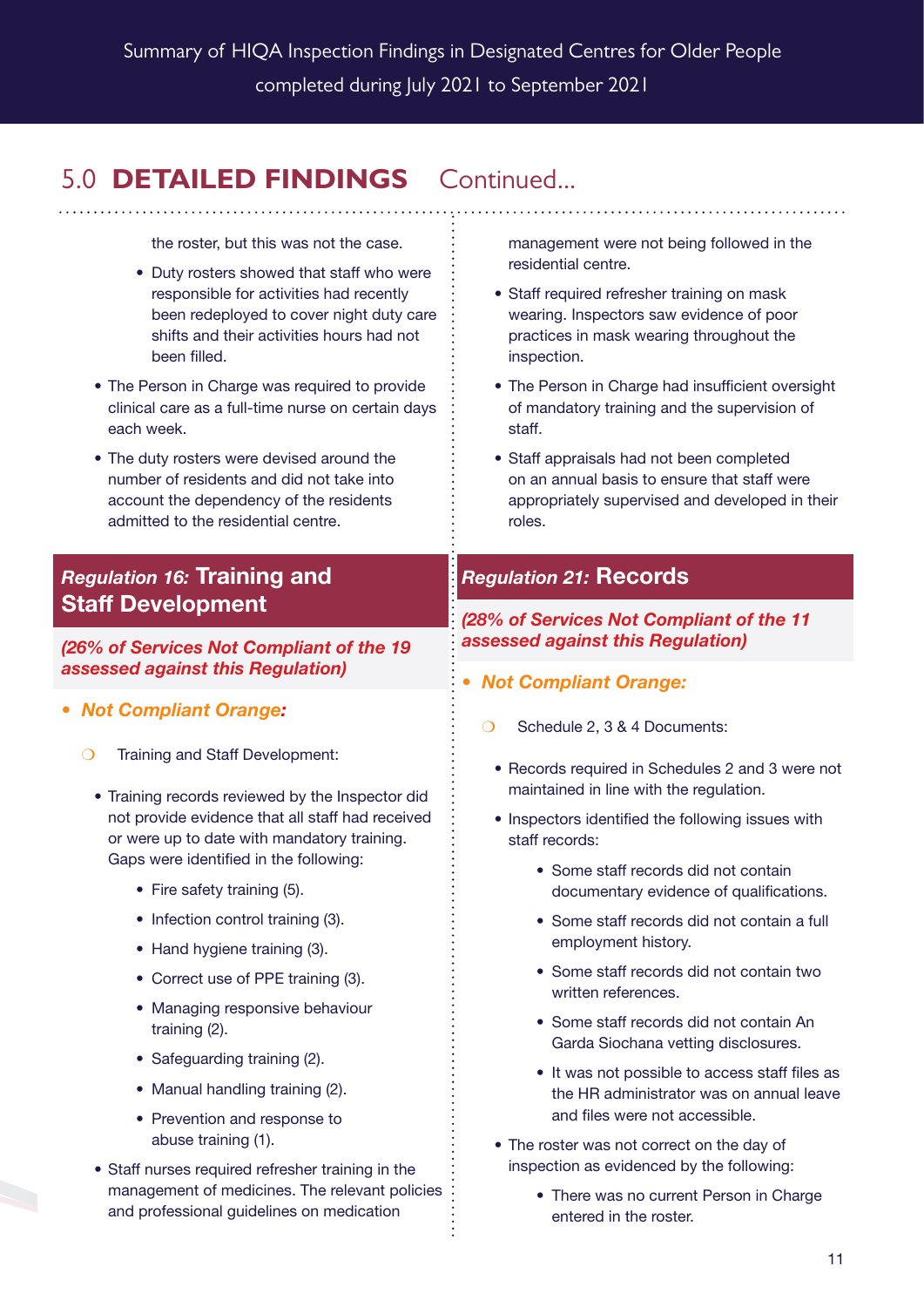- Staff were included in the roster who were no longer in the residential centre.
- The colour coding system on the roster was unclear.
- A specific activity was incorrectly marked on the roster as available on the wrong days.
- There was a lack of clarity on the roster for dedicated activity provision at the weekends or when the assigned member was sick or on holidays and it was not clear as to how many hours were dedicated to social activities weekly.
- A record of the annual fire detection and alarm system certificate or the commissioning certificate for the recently upgraded fire detection and alarm system were not readily available on the day of inspection.
- Resident records were not securely stored.
- Not all records were easily retrievable, it took a period of time to locate them.
- The controlled drug ledger required review to ensure it was fit for its intended purpose and could facilitate robust record keeping such as documenting partial unused and discarded medications.

# *Regulation 23:* Governance and Management

*(70% of Services Not Compliant of the 20 assessed against this Regulation)*

- *• Not Compliant Red:*
	- O Governance and Management
		- The system of governance and management in place for the residential centre at the time of the inspection did not provide adequate oversight to ensure the effective delivery of a safe, appropriate, and consistent service. The Inspectors found that:
- Regular on-site governance meetings had stopped during the pandemic and were replaced with regular calls between the Person in Charge and the Registered Provider Representative.
- There was little evidence of ongoing auditing of the service and of the quality of care and experience of residents during 2020.
- There was no clearly defined management structure with adequate supports in place to support the Person in Charge in the day-to-day management of the residential centre.
- Management systems to monitor the cleanliness of the residential centre were not effective and the Registered Provider did not demonstrate that staff practices were consistent with '*Interim Public Health, Infection Prevention & Control Guidelines on the Prevention and Management of COVID-19 Cases and Outbreaks in Residential Care Facilities and Similar Units*'.

# *• Not Compliant Orange:*

- O Governance and Management:
	- The COVID-19 contingency plan required review. Issues to be addressed included:
		- Plans to segregate staff teams that care for residents that are suspected or test positive for COVID-19 from staff that care for residents that have a not-detected status.
		- Identifying a suitable area for isolating residents that may test positive. The proposed arrangement for isolation rooms would hinder access to areas such as communal rooms and offices.
	- The outcome of a post COVID-19 outbreak review was not made available to the Person in Charge and the Person in Charge was not made aware of any areas needing improvement for further outbreaks.
	- Although the Registered Provider had developed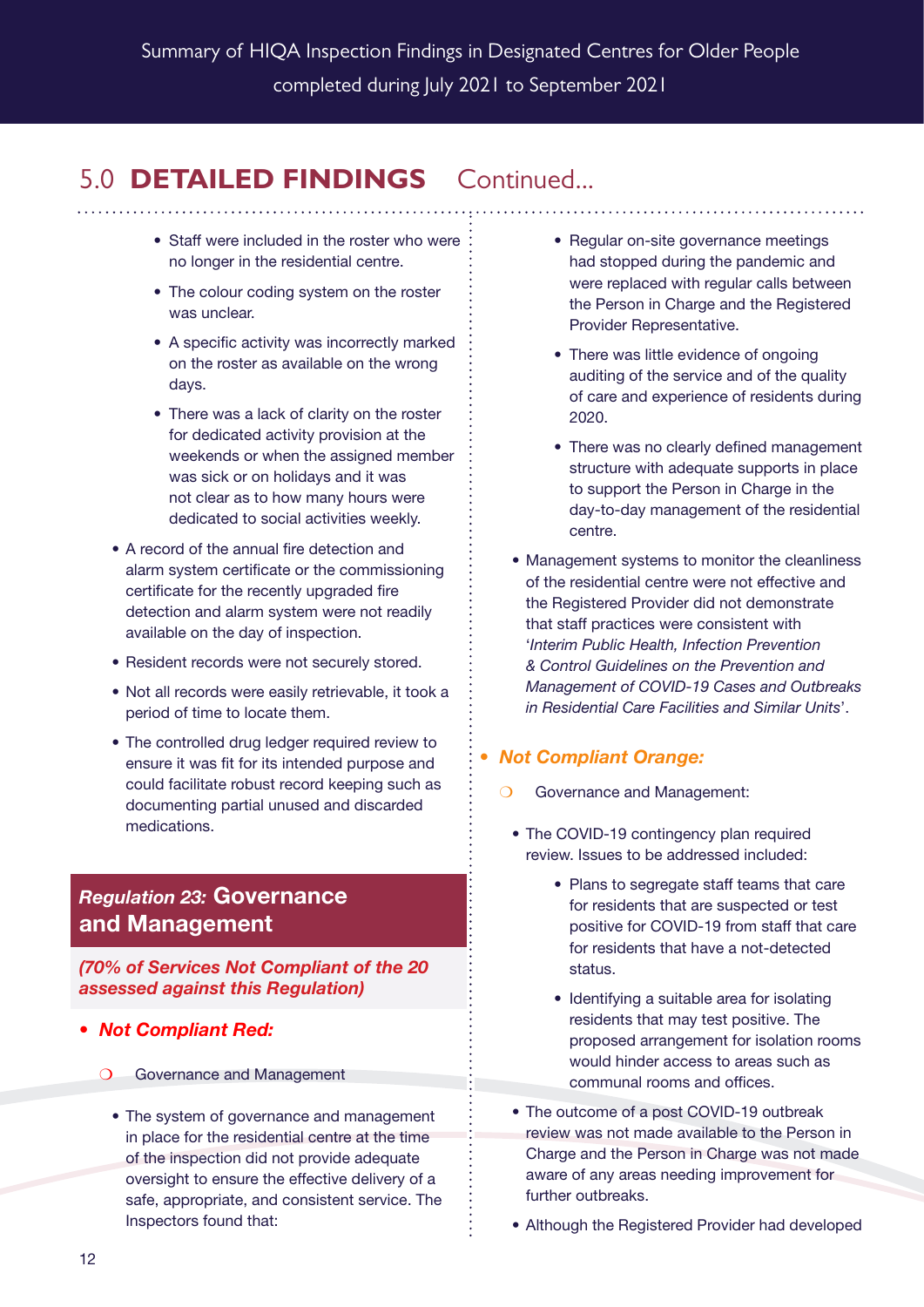a risk register of clinical and health and safety risks within the residential centre, there was no system in place for the review of identified risks.

- The management systems in place for identification of risks in the residential centre required improvement to ensure all environmental and infection controls risk were identified, risk assessed, and controls put in place to mitigate these risks occurring.
- The Registered Provider had not identified risks and lacked expertise in key areas where high levels of risk were found on inspection, namely, fire and infection control.
- Documentation of management meetings was poor. The most recent record available to Inspectors was of a meeting held over 5 months ago, and there was no follow up on the issues discussed at the meeting. For example, the meeting stated that fire drills in the centre's largest compartment had not been practiced with night-time staffing levels. This had not been completed at the time of the inspection 5 months later.
- There were insufficient resources to provide a safe environment for residents and staff. For example:
	- The residential centre did not have sufficient housekeeping staff to clean to the required standards.
	- The Registered Provider had not made resources available to ensure that residents had suitable premises and facilities to meet their needs.
	- There was insufficient senior nursing staff to support the Person in Charge to discharge the duties attached to the role.
	- Staffing shortages resulted in inadequate supervision of staff to ensure a safe and effective service.
	- There was insufficient personnel to support activity provision for residents.
	- The residential centre did not have a clinical nurse manager in place at time of

# inspection.

• The residential centre was not operating in line with their Statement of Purpose. For example, resident committee meetings were not occurring as per the Statement of Purpose.

- The Registered Provider was in breach of their registration. A hair salon was re-purposed as a cleaner's room and a sensory room for residents' use was repurposed as a visitor's room. These rooms were in use for their changed purpose prior to being registered by the Chief Inspector.
- Management systems had failed to address the inappropriate placement of a resident within the residential centre.
- Effective communication was negatively impacted from a delay installing an operational information technology system in the residential centre. The absence of an operational information technology system meant that the residential centre did not have an operational email address or access to the organisational clinical metrics software.
- The Inspector found that there had been poor communication and lack of clarity in relation to the overall management of the residential centre. For example:
	- Staff had not been informed as to the start date of the Person in Charge
	- The Inspector was informed that the Registered Provider Representative for the residential centre was now changed, and a different person was now in the role.
- The Registered Provider had no system in place for the review of incidents and accidents involving residents, meaning that causes and effects were not analysed and acted upon to improve the safety of residents.
- O Annual Review:
	- An annual review report for 2020 had not been completed.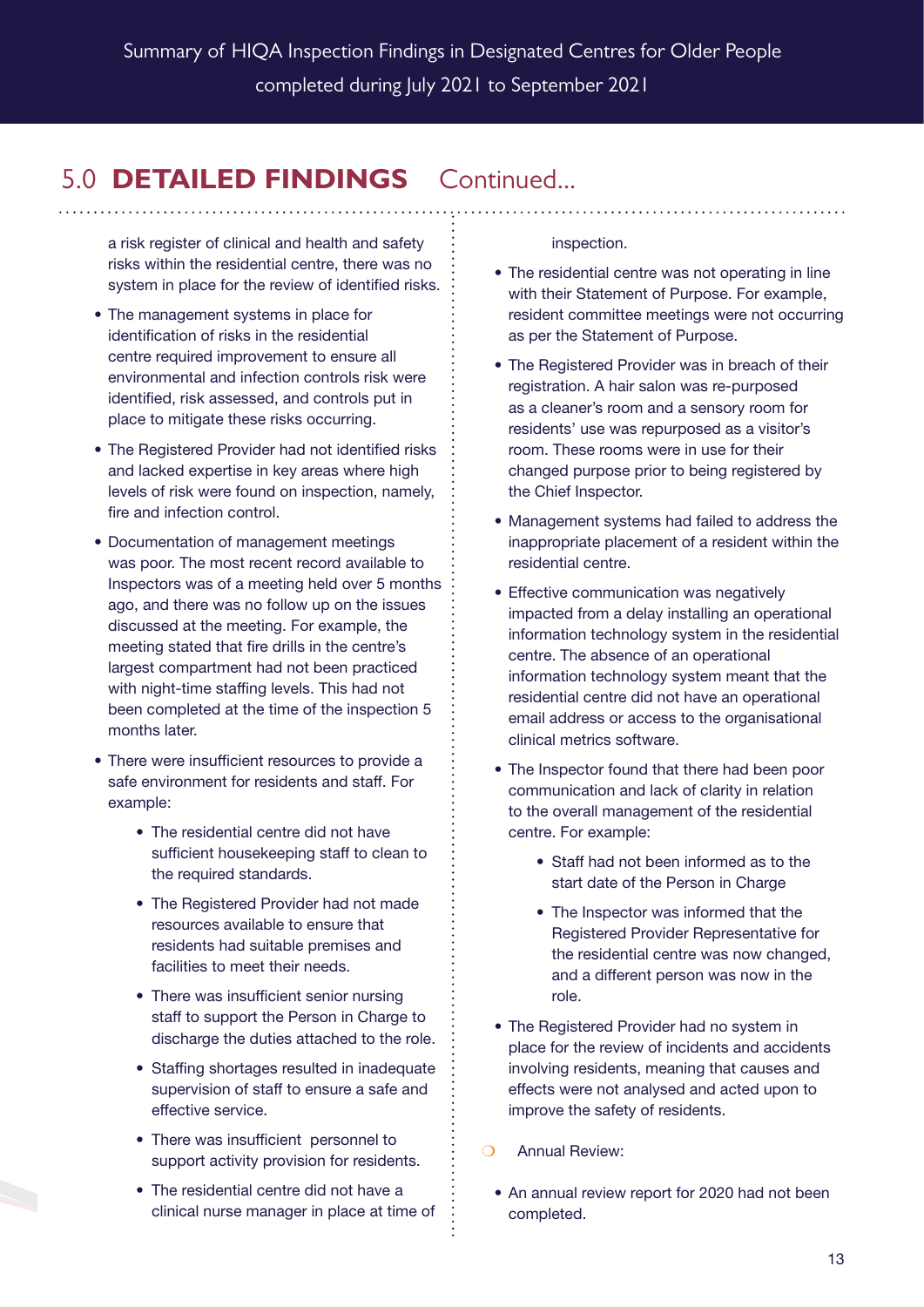- The annual review for 2020 did not provide evidence of consultation with residents and their families.
- The annual review was based on a review of the regulations rather than the national standards, with information relating to clinical key performance indicators such as falls, incidents and accidents and notifications to the Chief Inspector.
- ❍ Audit:
	- Some reviews and audits undertaken within the service were not fully effective and had failed to identify issues detected by Inspectors. For example:
		- Non-adherence to uniform guidance that was identified on this inspection was not captured on the audit process.
		- The auditing systems had failed to identify gaps in residents' care planning arrangements to ensure corrective action was put in place.
	- There were no infection control audits completed.
	- Not all of the audits were comprehensively completed, for example, the fire management audit.
	- Some auditors synopsised their findings and included actions necessary to remedy deficits, but other audits did not have this detail.
	- Results of audits were not included as part of the Quality Improvement meeting minutes to provide assurances that the service was effectively monitored.
	- While there was a large suite of audits that were completed regularly by the management team, they were not effective at identifying areas for improvement. For example, environmental audits, infection prevention and control audits or care planning audits achieved 100% scores and had failed to pick on any issues identified during the inspection.
	- There was a lack of evidence that the audits

were used to inform service improvements, as issues such as fire safety deficits and infection control issues had not been identified or addressed.

• Care plan audits were identifying several areas needing improvement, evidence that improvement actions were completed was inconsistent. The auditing process was not picking up on deficits found on this and on previous inspections. For example, some residents had more than one care plan for an assessed need and the quality of personcentred information in some care plans was poor.

# *Regulation 24:* Contract for the Provision of Services

*(50% of Services Substantially Compliant of the 6 assessed against this Regulation)*

- *• Substantially Compliant Yellow:*
	- ❍ Contract of Care:
		- Inspectors observed that contracts of care required updating to accurately reflect residents' conditions living in the residential centre. For example:
			- A record that was reviewed did not state the room occupancy (2).
			- Records had not been updated with the correct room number and occupancy, following the residents move from single to twin occupancy rooms (2).
			- There was no indication on the contact that a resident had agreed to be transferred to a double room.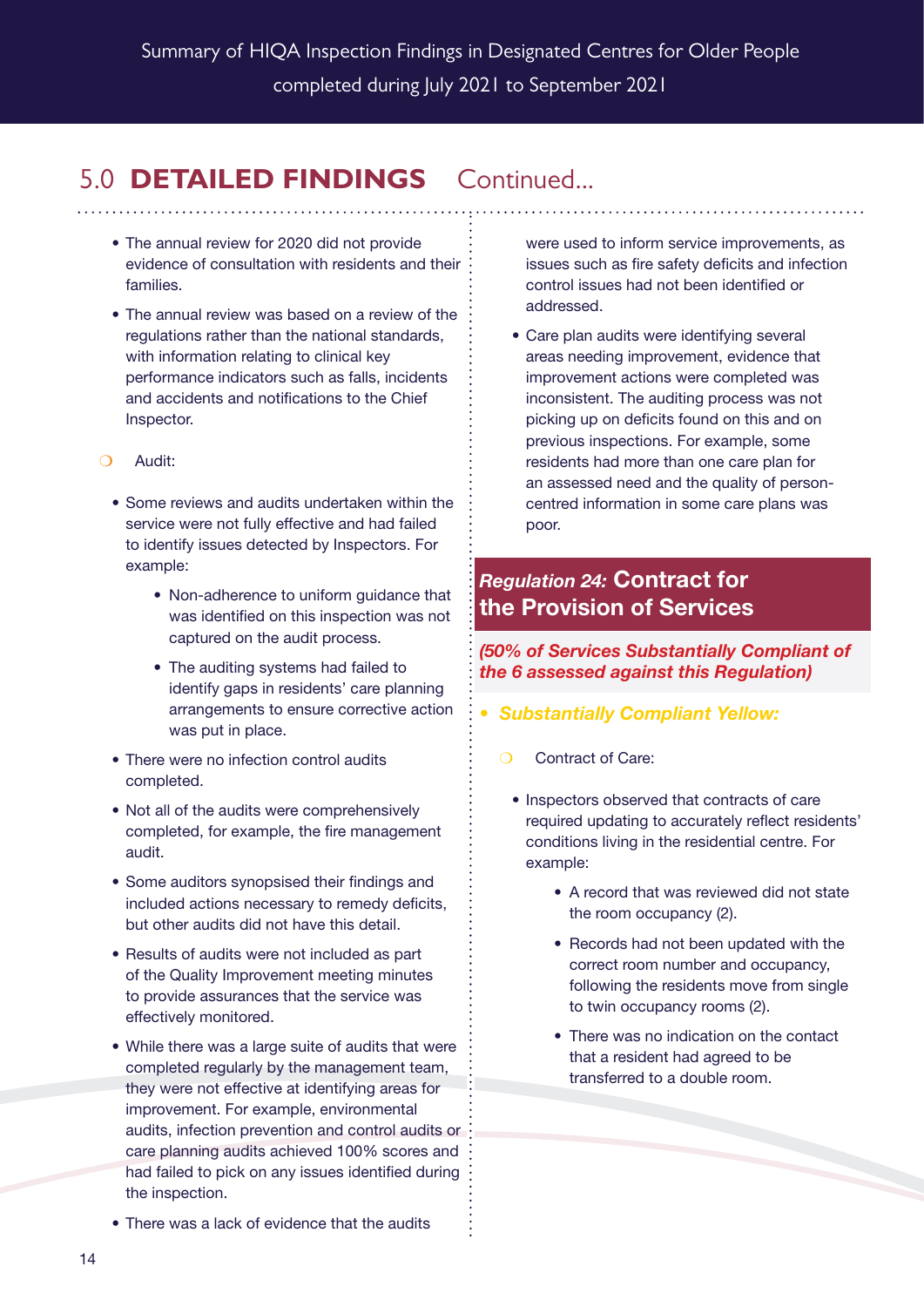# *Regulation 31:* Notifications of Incidents

*(23% of Services Not Compliant of the 13 assessed against this Regulation)*

- *• Not Compliant Orange:*
	- O Notification of Incidents:
		- Three notifications (NF03s) were submitted late to the Chief Inspector.
		- Inspectors found evidence where notifications in relation to suspected or confirmed incidences of COVID-19 and allegations of abuse to a resident in the residential centre were not submitted to the Chief Inspector as required.
		- Notifications submitted to the Chief Inspector did not include all occasions when restraint was used. The following examples were not submitted:
			- Occasions when bedrails were used.
			- Occasions when the use of sensor alarm were used.
			- Occasions when PRN medicines (medicines to be taken when required) were given to residents.
		- The appropriate NF06 notification was not submitted to the Office of the Chief Inspector following a complaint made by a resident.
		- The death of resident notified to the Chief Inspector in the quarterly notifications should have been notified as an unexpected death (NF01) in line with the guidance issued to Registered Providers regarding COVID-related deaths.

# *Regulation 34:* Complaints Procedure

*(11% of Services Not Compliant of the 18 assessed against this Regulation)*

# *• Not Compliant Orange:*

- O Complaints:
	- Complaints were not being managed in line with the residential centres' policy. Two complaints brought to the attention of Inspectors were not recorded in the residential centre's complaints log. There were no records of any complaints in 2021.
	- The complaints records showed that:
		- Some complaints were not accurately recorded.
		- Some complaints were not followed up to be assured that the issues were remedied.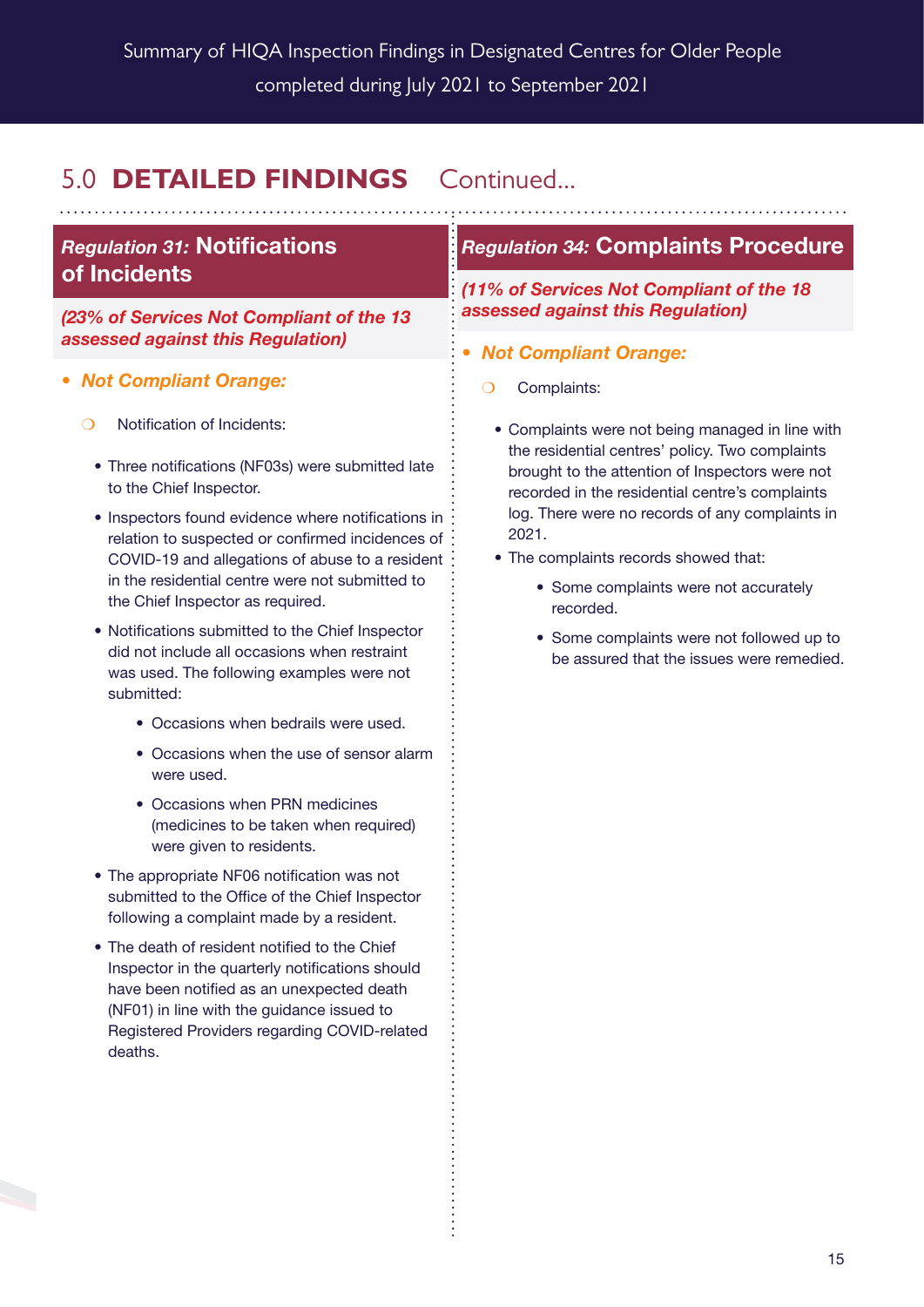# *Dimension 2:* Quality and Safety

# *Regulation 5:* Individual Assessment and Care Plan

# *(25% of Services Not Compliant of the 20 assessed against this Regulation)*

- *• Not Compliant Orange:*
	- O Care Plans:
		- Significant improvements were required in the individual assessment and care planning of residents. Inspectors found:
			- Individual assessments were not always completed four monthly, as required by the regulations (2).
			- Some residents did not have a care plan initiated within 48 hours from admission to the residential centre (2).
			- There was not always evidence that residents were involved in the care planning process (2). For example, care plans in relation to the use of restricting practices, such as bedrails showed evidence that the staff had consulted with the resident's family but there was no evidence of the resident's involvement in the decision.
			- Some care plans were generic and did not contain person centred information.
			- A comprehensive assessment was not seen in the records reviewed, consequently, a holistic picture of the resident and their needs could not be determined.
			- One resident who had high levels of cognitive and physical impairment and who displayed high levels of responsive behaviours did not have an up-to-date comprehensive assessment of their physical, psychological, and social needs.
			- A resident who had recently been

reviewed by the speech and language therapist (SALT) who had changed the prescribed consistency for the resident's fluids and dietary intake. A review of the nutritional care plan showed that it had not been updated following the receipt of the SALT recommendations.

- One resident with a nutritional medical history did not have an associated nutritional care plan.
- One recently admitted resident had only one care plan to guide staff.
- Some care plans contained information that was no longer pertinent to the care of the resident.
- The format being used to show care plans meant the residents current needs could not be easily identified. The information at the end of the care plan was outdated and incorrect, with changes and updates at the start of the care plans. Incidents such as falls were also recorded in care plans. This meant clear and up-to-date information about resident's needs was not easily accessible.

# *Regulation 6:* Healthcare

*(11% of Services Not Compliant of the 18 assessed against this Regulation)*

- *• Not Compliant Orange:*
	- ❍ Healthcare:
		- Although validated assessment tools were completed by the nursing staff on a regular basis, in the sample of care records reviewed, the Inspector found gaps in how assessments informed the care provided. For example:
			- A resident at risk of losing weight was monitored using the MUST assessment, however the increased risk identified via assessment did not lead to a referral to dietetic support services or trigger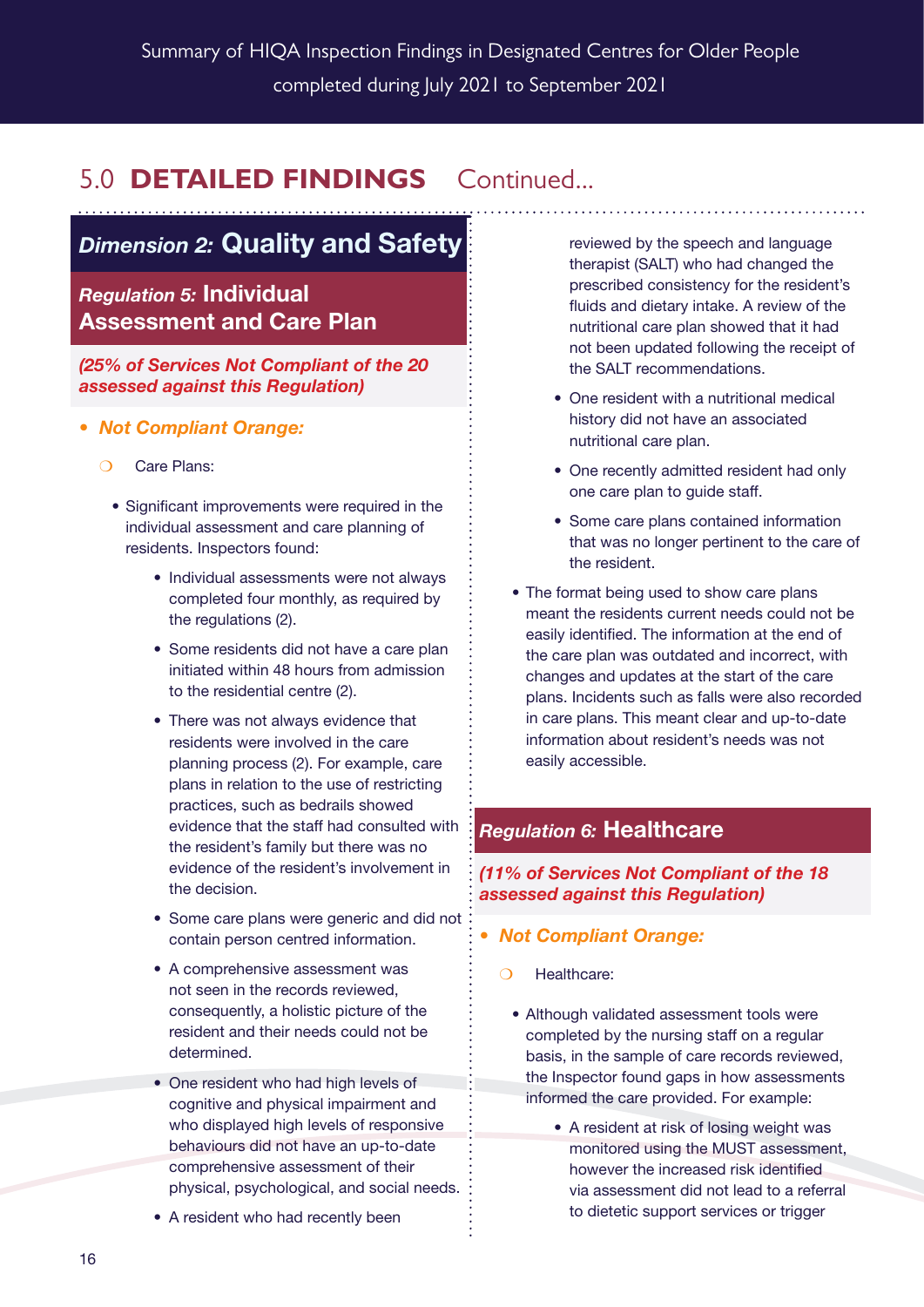enhanced monitoring.

- Where enhanced monitoring was triggered by the MUST assessment, weekly weights were not carried out accordingly to support timely and appropriate interventions
- Due to the pandemic, one GP had restricted visits to the residential centre to a monthly basis.
- Access to a GP was not made available to the residents on admission, in accordance with local policy and best practice. One resident who was recently admitted to the residential centre had not been reviewed by a GP for more than four months.

# *Regulation 7:* Managing Behaviour that is Challenging

*(8% of Services Not Compliant of the 13 assessed against this Regulation)*

# *• Not Compliant Orange:*

- ❍ Resident Assessments:
- A review of residents' care plans in relation to responsive behaviours identified some areas where national guidance was not being followed.
- Some resident's responsive behaviours were managed in a manner that was found to be overly restrictive and resulted in a restriction on other residents accessing the communal area.
- The residential centre had a restrictive practice policy in place which referred to the use of mechanical restraint, however mechanical restraints such as the keypad locks on the doors were not evidenced in the restrictive practice register and there was no restrictive practice protocol in place to monitor the use of this restriction.

# *Regulation 8:* Protection

# *(6% of Services Substantially Compliant of the 16 assessed against this Regulation)*

- *• Substantially Compliant Yellow:*
	- O Protection:
		- The Registered Provider was pension agent for one resident; however, this money was being held in a general nursing home account.

# *Regulation 9:* Residents' Rights

# *(20% of Services Not Compliant of the 20 assessed against this Regulation)*

# *• Not Compliant Red:*

- O Resident Rights:
	- Inspectors were not assured that residents' rights to undertake personal activities in private were respected. For example:
		- Residents in multi-occupancy rooms were seen to be sleeping without the curtains pulled.
		- A toilet door did not have a lock. Inspectors were informed that none of the doors of the toilets on the unit could be locked as it was a dementia unit.
		- An interpreter was not provided to a resident whose first language was not English, although they were assessed as needing this service prior to their admission.
		- The layout of the day rooms did not provide all residents with access to the television or sufficient seating areas.
	- Inspectors found that there were gaps seen in access to activities at the weekend.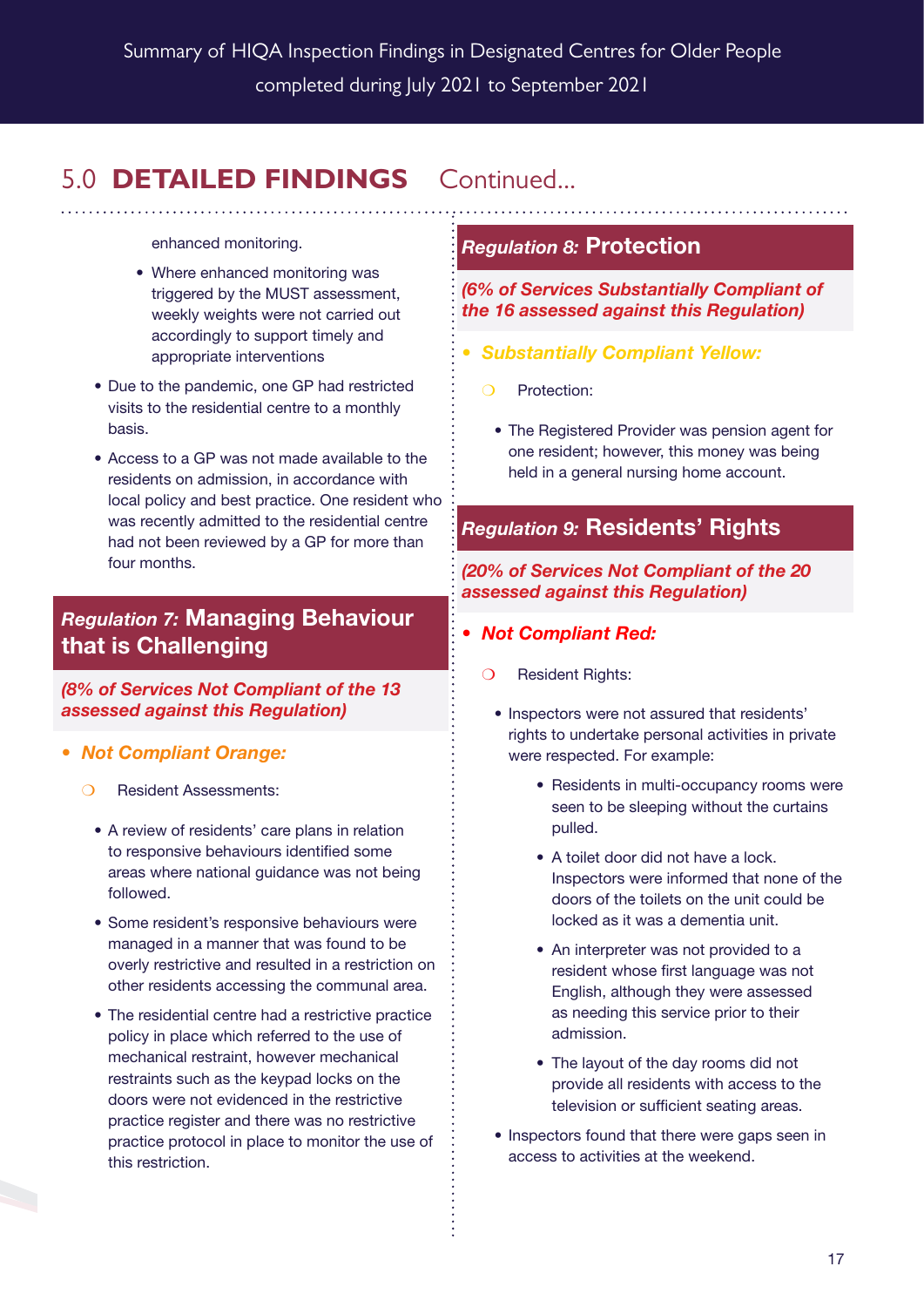# *• Not Compliant Orange:*

- O Resident Choice:
	- Inspectors found that some residents rights were restricted as they were unable to freely access some communal areas in the residential centre due to locked doors that staff had to open for them (2).
	- Residents' meetings did not have any documented follow up or action plan to address the requests or concerns raised by residents.
	- Documented in the residents meeting was that residents would like to have access to more fresh fruit and vegetables, however this request had not been addressed on the day of inspection.
	- Residents had access to an outdoor courtyard, however the Inspectors found that the courtyard was in state of disrepair and was not inviting for residents to sit in and enjoy.
	- Access to the garden was restricted and residents were not facilitated to independently access the garden.
- O Activities:
	- The Inspectors found that when the residential centre was short of staff, staff who were allocated to provide activities were often redeployed as care staff.
	- On the day of inspection, residents were observed to spend long periods without meaningful activity.
	- Resident's social activities were focused on one-to-one interactions with staff. The focus on one-to-one activities was an institutional practice and posed a risk of residents experiencing isolation and denied them opportunities to participate in meaningful socialisation with other residents.
- O Privacy and Dignity:
- Privacy and dignity of residents were impacted

on by the premise's layout. Issues included:

- Staff could only gain access to one of the clinical wash hand basins by entering behind the resident's bedside curtain.
- The layout of the multi-occupancy rooms and their use as part of the main thoroughfare through the building, did not ensure that the residents occupying these rooms were able to carry out personal activities in private.

# *Regulation 11:* Visits

# *(16% of Services Substantially Compliant of the 19 assessed against this Regulation)*

# *• Substantially Compliant Yellow:*

- ❍ Visits:
	- Arrangements for visiting in the residential centre were not in line with the current national guidance *(Health Protection and Surveillance Centre (HPSC) Guidance on Visits to Long Term Residential Care Facilities)* which states that there is no requirement to limit the duration or number of visits for residents. Inspectors found:
		- Visits were scheduled in advance on an appointment basis and were generally limited to three visiting slots a day. One visiting slot was seen to be limited to 45 minutes.
		- Scheduled visiting was continuing. Consultation with residents and their families regarding their individual visiting plans had not commenced to ensure rationale for any restrictions on normal visiting in the residential centre was justified with a risk assessment.
	- The Inspectors found that the visiting care plan for one resident required review to ensure that compassionate visiting was facilitated.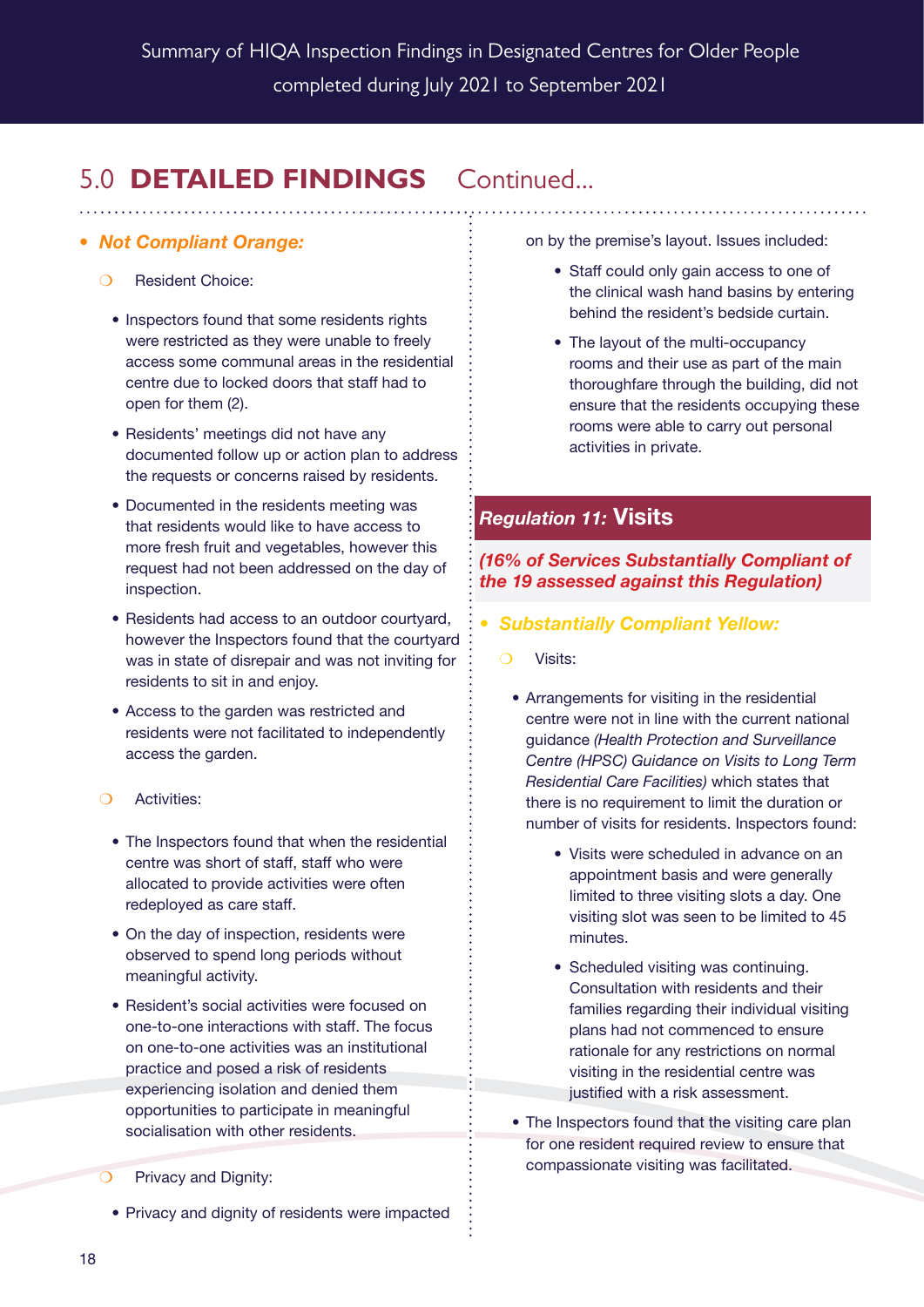# *Regulation 12:* Personal Possessions

*(14% of Services Not Compliant of the 7 assessed against this Regulation)*

- *• Not Compliant Orange:*
	- ❍ Personal Possessions:
	- Due to the layout of multi-occupancy bedrooms not all residents were able to retain control over their clothes. Two wardrobes were positioned at one end of these rooms, which meant that residents had to enter another resident's private space to access their wardrobe.
	- The layout of some multi-occupancy rooms was such that residents could not personalise their bed space with family photographs.

# *Regulation 17:* Premises

*(44% of Services Not Compliant of the 18 assessed against this Regulation)*

# *• Not Compliant Red:*

- O Premises:
	- The Registered Provider failed to provide appropriate premises, for example:
		- There was inappropriate storage seen across the residential centre (2). For example, commode chairs were being stored in a communal bathroom.
		- The current layout of the multi-occupancy rooms will not achieve compliance with the Health Act 2007 *(Care and Welfare of Residents in Designated Centres for Older People) (Amendment)* Regulations 2016 S.I. 293 which is due to take effect on 1 January 2022 and there was no clear plan to address this.
		- Some residents were unable to make choices relating to their environment due to the opaque glass which meant residents could not control light or noise

in their bed spaces.

• Communal space in the residential centre was limited, poorly decorated and were not pleasant environments.

- The premises was in urgent need of refurbishment and redecoration.
- The premises was in a poor state of repair. For example, there were cracks in paintwork and the flooring was heavily marked.
- The linen and hairdressers' room and the visitors room on the ground floor were not well ventilated and there was a smell of damp and mould in the storage rooms.
- The lighting in the single bedrooms and the four bedded rooms was not adequate for the residents occupying these rooms.
- The Inspectors found that a number of rooms had been re-purposed and that a lounge, a dining room and a resident visitors room were being used for visitors and staff.

# *• Not Compliant Orange:*

- O Premises:
	- There were issues identified with the premises during the inspections that were not in line with the requirement of the regulation. This was evidenced by:
		- Some chairs and soft furnishing were torn and in need of repair or replacement (2).
		- There was some bedroom furniture that was broken or chipped that required repair and some bedside lockers required repainting.
		- Tiles and grout in a shared shower room were stained and impossible to clean and some bathroom ceilings had mould spots which posed a health risk.
		- Toilets did not have assistive handrails to meet the needs of residents.
		- The floor on a corridor was uneven and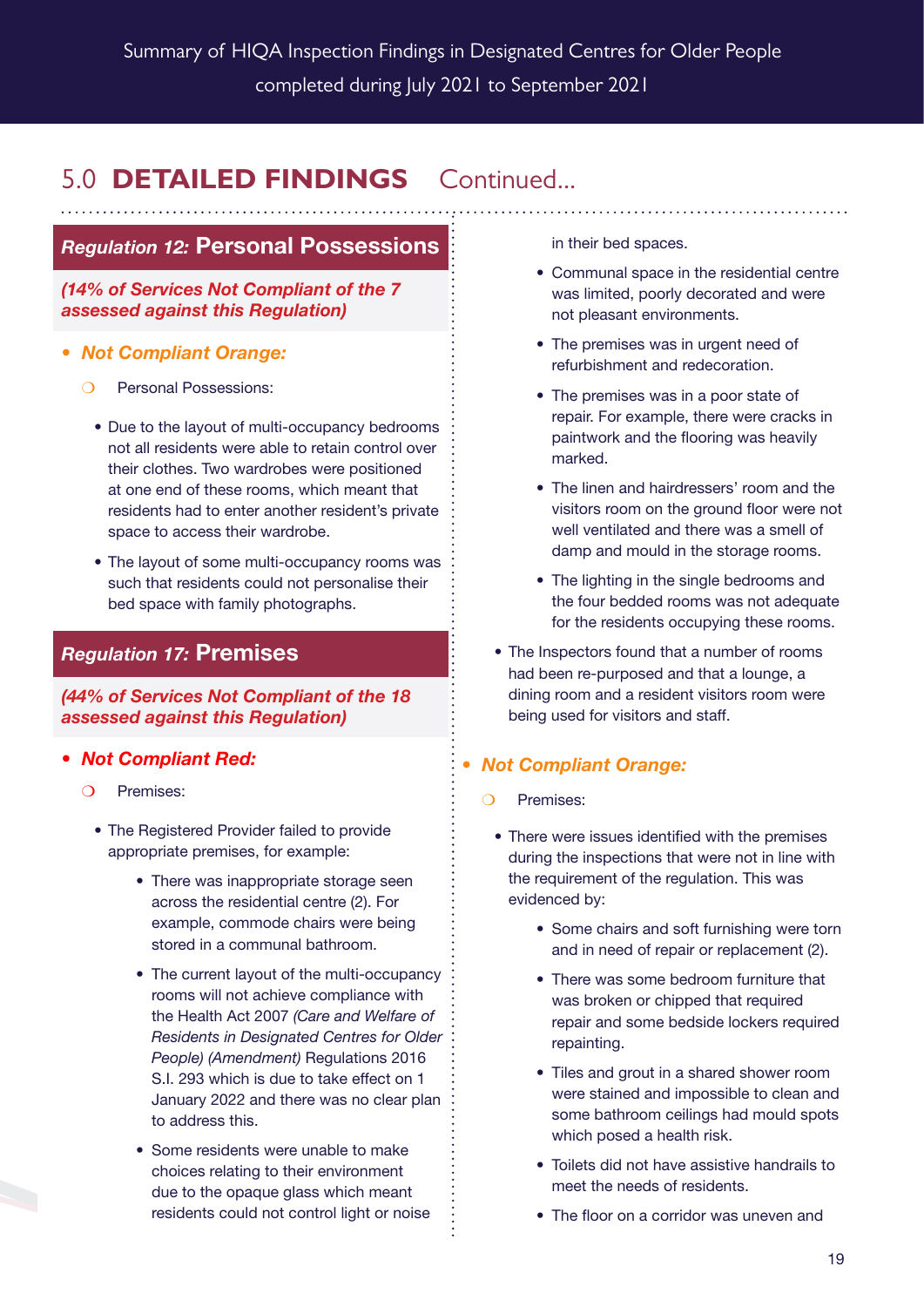presented a safety risk.

- There were steps to the front door but there was no ramp available to facilitate wheelchair users to use the front door.
- The staff changing facilities in the residential centre were not appropriate and staff did not have access to safe lockable facilities, as a result inappropriate storage of personal belongings was observed in communal areas or stores posing a cross contamination risk.
- The cleaning room used by catering staff required full review to ensure it was fit for purpose and was aligned to National Standards (this included lockable safe storage for cleaning chemicals, a stainless-steel sluice sink that was not rusty, and appropriate ventilation).
- Access to the sluice area was restricted by very narrow doors, which posed a risk to safe infection control practices.
- In areas where works had been undertaken, old equipment was left in place and no repair or repainting had taken place.
- Storage facilities in the residential centres required review. For example:
	- There was a lack of storage space for essential equipment (2). For example, hoists were stored on corridors or in residents' bedrooms or communal bathroom.
	- The bathroom was used for excess storage of hoovers, buffers, hairdressing equipment, wheelchairs, and a hoist. This meant that the bath could not be used due to inaccessibility.
	- Storage in cupboards was disorganised and not adequately segregated. For example, waste bags and continence wear were stored in a linen cupboard.

İ

- Equipment was not maintained to a high standard and required review. Inspectors observed:
	- There was rust on equipment including commodes, grabrails, drip stands, bed frames, and fittings in bathrooms (2).
	- Commodes, dressing trolley and dressing scissors were unclean.
	- There were inappropriate waste bins that were not foot operated.
	- The drugs room did not have the appropriate equipment to serve as a clinical room such as smooth surfaces, a clinical hand wash basin, appropriate storage for clinical items. The dressing trolly was inappropriately used as a storage trolley.

# *Regulation 18:* Food and Nutrition

*(11% of Services Substantially Compliant of the 9 assessed against this Regulation)*

- *• Substantially Compliant Yellow:*
	- O Food and Nutrition:
		- Inspectors observed that some of the meat or fish portions appeared small and were not in keeping with adult portion sizes.

# *Regulation 25:* Temporary Absence or Discharge of Residents

# *(50% of Services Substantially Compliant of the 4 assessed against this Regulation)*

- *• Substantially Compliant Yellow:*
	- O Temporary Absence or Discharge of Residents:
		- Records of two residents, who had been transferred to acute services, did not include a copy of the transfer letters detailing the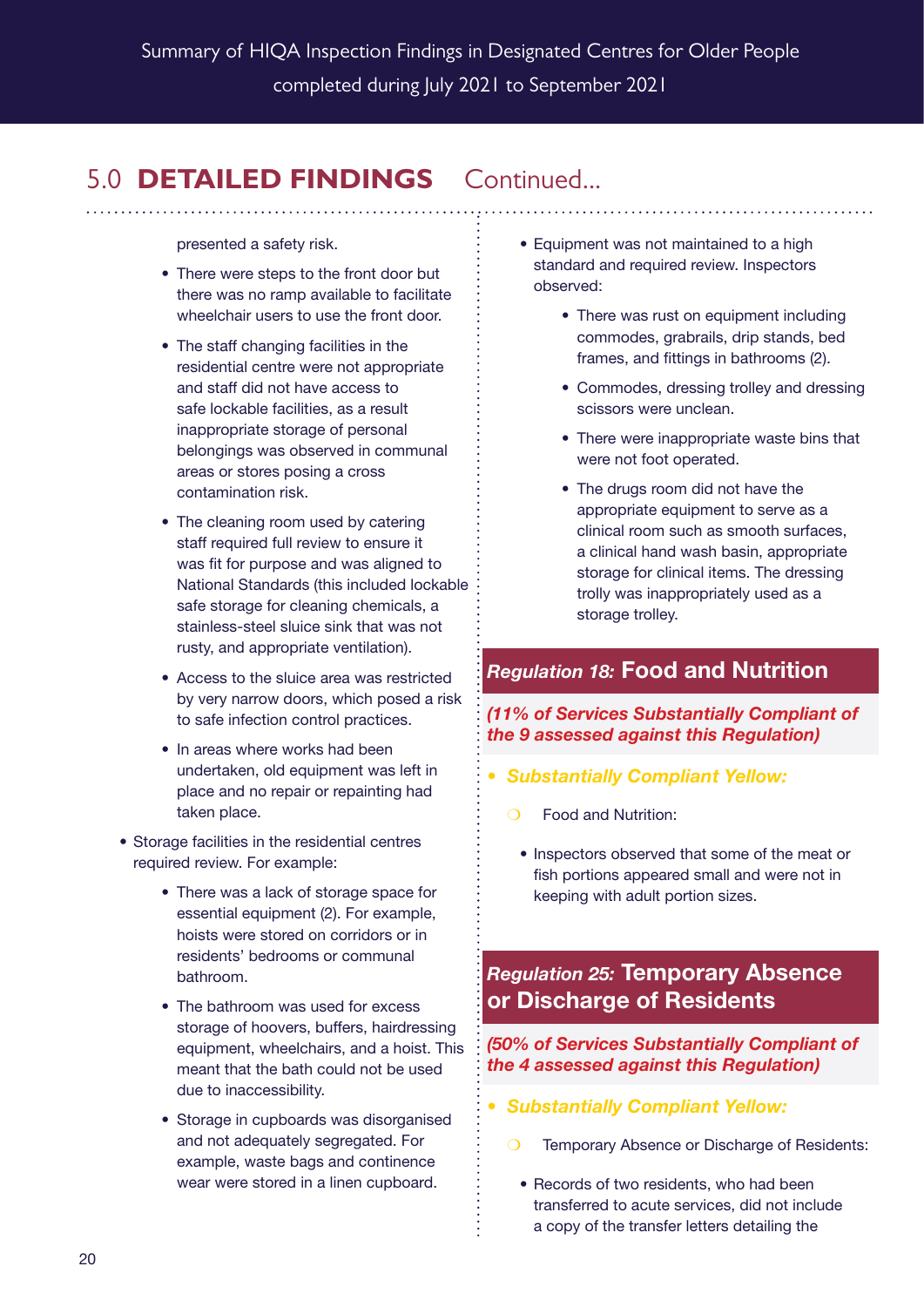information provided as required in the residential centre's own temporary absence and discharge of residents' policy (2).

# *Regulation 26:* Risk Management

*(17% of Services Not Compliant of the 18 assessed against this Regulation)*

- *• Not Compliant Orange:*
	- O Risk Management:
		- Risk management policies, specific to the unexplained absence of any resident and self-harm, were not available on the day of the inspection.
		- The risk management policy and procedures require review and updating to include all risks in the residential centre and to outline control measures to be put in place.
		- Although a review and upgrade of the risk management policy had recently taken place and a large number of new risk assessments had been completed, the Inspector identified a number of high risks that had not been fully risk assessed. These risks were in relation to fire, the premises and infection control.
		- While several hazards to the safety of residents and staff had been identified, levels of risk were not appropriately reviewed and reassessed, following putting controls in place to ensure risk levels were sufficiently mitigated. For example, the Inspector observed that the risk management template used referenced a number of identified risks that continued to be described as high risk following putting controls in place.
		- The last health and safety audit took place in March 2019 and had not been repeated.
		- Not all risks were identified. Inspectors observed:
			- A waterlogged drain at the base of the premises building was unprotected.

 $\ddot{\cdot}$ 

- There was a risk of ineffective cleaning due to the poor condition of wall surfaces, flooring, and some furniture.
- Grab rails were not fitted in a number of toilets.
- Incident records were not audited to identify learning and measures to prevent recurrence. Incidents were not regularly reviewed at the monthly management team meetings.

# *Regulation 27:* Infection Control

# *(45% of Services Not Compliant of the 20 assessed against this Regulation)*

# *• Not Compliant Red:*

- O Infection Prevention and Control:
	- Inspectors found that residents were at risk of infection as a result of the Registered Provider failing to ensure that procedures were implemented by staff. The Registered Provider did not demonstrate adherence to *'Interim Public Health, Infection Prevention & Control Guidelines on the Prevention and Management of COVID-19 Cases and Outbreaks in Residential Care Facilities and Similar Units'*. Inspectors found:
		- One housekeeper was allocated to clean the entire residential centre in six hours per day, seven days per week. This was not possible due to the size and layout of the residential centre. Rooms were not cleaned to a high standard and deep cleaning was not completed as per the residentials centre's cleaning schedule.
		- The sluice room was located downstairs and equipment from upstairs had to be transported downstairs for decontamination. This poses a risk of cross contamination. Three bedrooms were accessed via the dining room and the Inspector saw a staff member taking a commode through the dining room.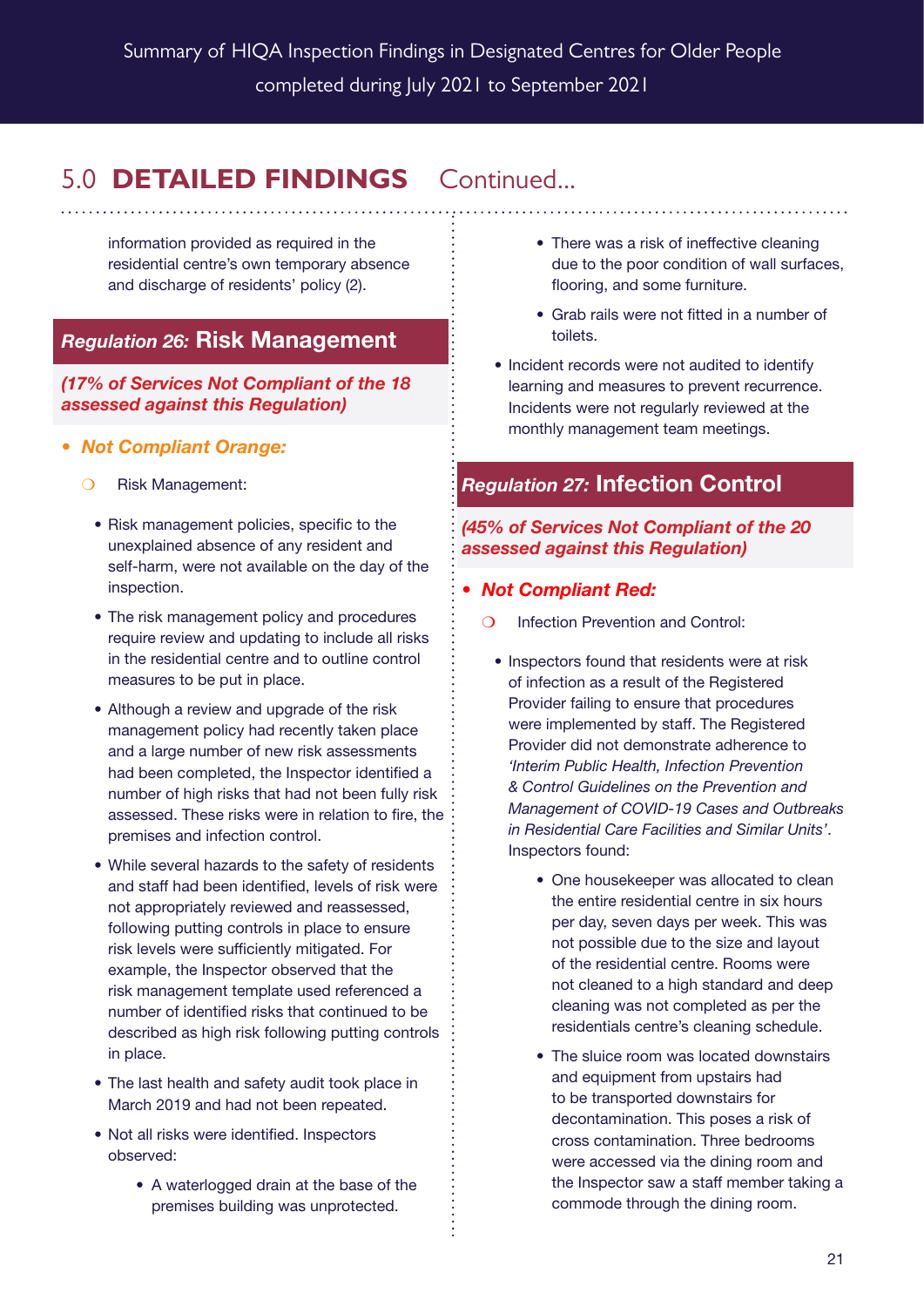# *• Not Compliant Orange:*

- O Infection Prevention and Control:
	- Inspectors observed practices that were not consistent with National Standards for infection, prevention, and control in community services. The following issues important to good infection prevention and control practices required improvement:
		- Staff members were observed not wearing their face mask correctly (2).
		- Staff were observed to be wearing wrist watches/hand jewellery and so could not effectively perform hand hygiene (2).
		- Facilities for and access to staff hand wash sinks were less than optimal throughout the residential centre. There were a limited number of dedicated clinical hand wash sinks, and not all were compliant with Health Building Note 00- 10: Part C Standards.
		- Additional wall mounted hand sanitisers at key locations on the corridors and throughout the building were required.
		- Staff missed opportunities to decontaminate their hands between attending to residents and tasks.
		- Alcohol gel was located at hand wash sinks, which had the potential risk that this may be inappropriately used instead of liquid soap for hand washing
		- Hand hygiene signage required improvement to remind staff to practice hand hygiene effectively.
		- Staff changing facilities were inadequate (2). Some staff were changing in the laundry or the cleaning room.
		- Staff wore their uniform pants to and from work.
		- Staff cleaning and catering duties were not always segregated.
		- Housekeeping staff did not have a

designated uniform and were dressed in civilian clothing.

- In sluice rooms there was a lack of hand wash sinks (3).
- Some sluice room sinks were rusty.
- A suitable cleaners' room was required for the housekeeping staff to be equipped with suitable storage, a suitable janitorial sink and a hand washing sink (2)
- A commode was inappropriately stored in a shared bathroom.
- Hoist slings were stored on hooks in a store room and hanging off hoists.
- There was inappropriate storage of clean supplies such as paper towels and a vacuum cleaner in the residential centre's utility room.
- Urinals were not suitably stored within bedrooms
- Storage and segregation practices in the residential centre were not appropriate; items were observed stored on the floor, the clinical room was cluttered.
- Overfilled bins and an unlocked clinical waste bin were observed in addition to inappropriately dumped equipment which blocked access to the waste bins.
- Cleaners' trolleys did not have lockable storage facilities to prevent unauthorised access to chemicals (2). Personal items were also observed stored on the cleaning trolly.
- The temporary closing mechanism on two sharps buckets in the medication room were open.
- When requested, the Registered Provider could not present records that the infrequently use water outlets were being flushed appropriately and one potential dead-leg, (where water flow is capped or ceased), was noted in a decommissioned shower room.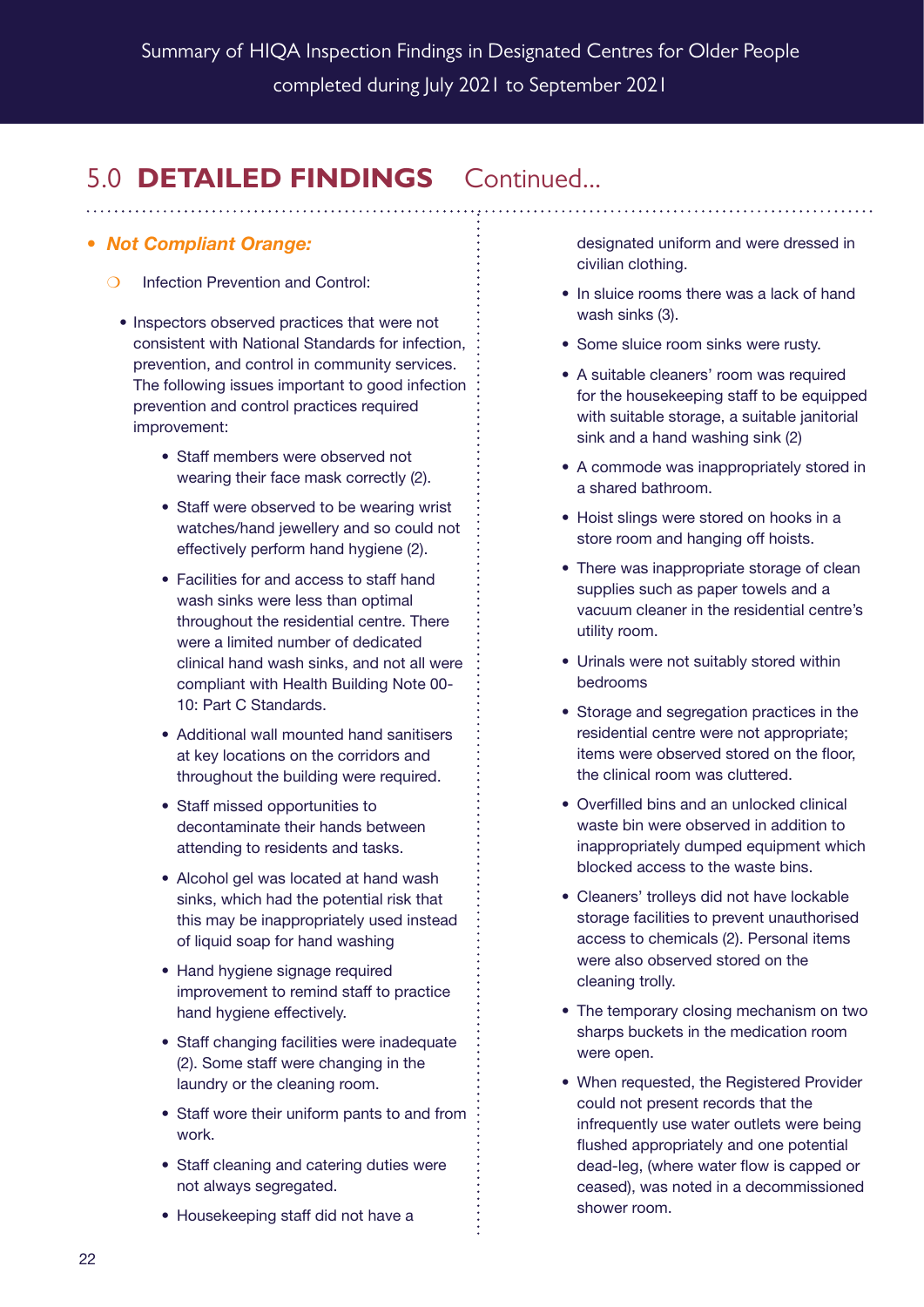- The arrangements in place for linen and laundry management required review to ensure the segregation of clean and dirty linen. For example:
	- Ironing of clean clothing took place in the area where soiled linen came into the laundry.
	- The segregation of linen did not take place at the point of use.
	- Uncovered dual purpose linen trolleys were in use.
	- The area identified for handling used linen blocked access to the handwashing sink.
- Many areas of the residential centre were not cleaned to an acceptable standard. This was evidenced by:
	- The decontamination procedures for shared items such as hoists were not appropriate (3). For example, Inspectors were informed that slings for hoists were used multiple times and wiped after each use, and in other residential centres there was no record to identify whether such items had been decontaminated between each resident.
	- A crash mat at a resident's bed space and some windows were dirty.
	- There was no cleaning schedule for a communal bathroom which was seen to have residents' items stored with rubbish.
	- There were no housekeeping procedures to guide staff to clean the residential centre. The current system was a list of rooms in the residential centre which staff would tick once cleaned. Deep cleaning procedures and enhanced terminal cleaning procedures were not available and were not being completed.
	- There were gaps in the deep cleaning records. For example, where rooms had been signed off as deep cleaned, they were not cleaned to the required standards.

š

# *Regulation 28:* Fire Precautions

# *(78% of Services Not Compliant of the 18 assessed against this Regulation)*

# *• Not Compliant Red:*

- O Fire Safety:
	- The Inspectors were not assured that the Registered Provider was effectively managing fire safety, even though the Registered Provider had engagement with a contractor.
	- At the time of inspection, the Registered Provider had not provided adequate procedures for the evacuation of residents in the case of a fire.
	- Simulations of evacuations of compartments were not completed to be assured that all staff could complete an evacuation in a timely and safe manner. An urgent compliance plan was issued on inspection requesting evacuations of compartments cognisant of night duty staff levels (2).
	- Fire drills were not untaken on a regular basis (2).
	- Fire drill reports seen were not sufficiently detailed to identify learning from drills and further actions required.
	- Fire doors were not sufficiently maintained which created a risk of fire and smoke not being contained in the event of a fire.
	- Emergency floor plans were not sufficient and could potentially cause delay to emergency evacuations.
	- Gaps were identified in the fire safety checks. For example:
		- There were days where records were not maintained to confirm that fire exits were examined to ensure they were unobstructed.
		- Monthly inspections for June and July were missing.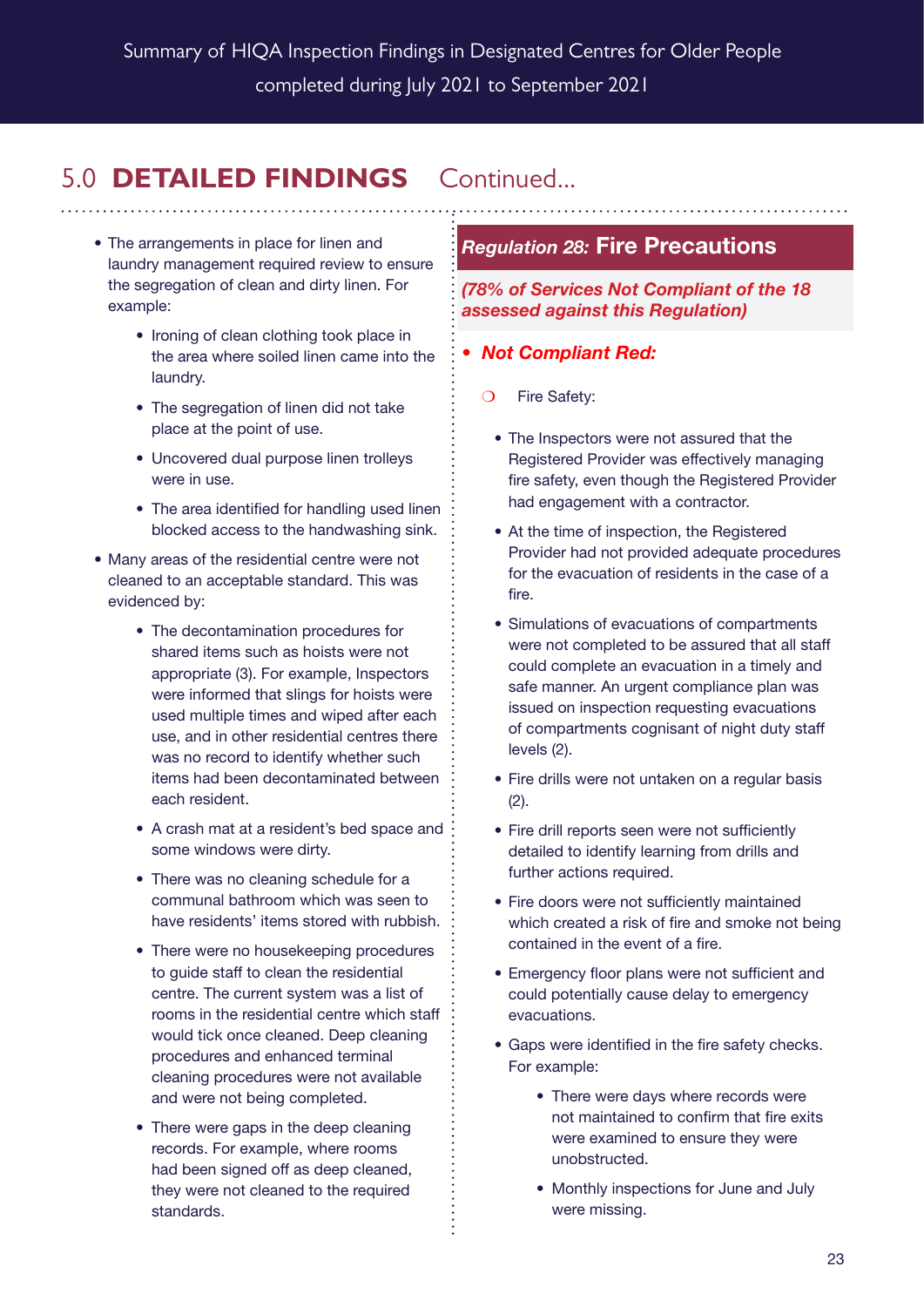- The weekly test of emergency lighting was not completed in the previous eight weeks.
- There was no ongoing system in place for the regular checking of fire doors.
- The required fire safety checks were not consistently recorded.
- Immediate improvements were required to ensure adequate precautions were in place to protect residents against the risk of fire. During the inspection, Inspectors observed the following:
	- Inspectors were not assured that staff had strong knowledge of fire safety procedures and what to do if a fire broke out. For example, removing residents from the building in the wrong direction.
	- There was inappropriate storage of residents' equipment which was a fire hazard. For example, the cord of a hairdryer had tape on it and a hot curling tong was resting on a shelf.
	- There were no fire extinguishers or fire blankets in the smoking area.
	- The fire extinguishers had not had the sixmonthly service that was due.
	- Historical Personal Emergency Evacuation Plans (PEEPs) for residents were kept with more up-to-date PEEPs. This introduced the risk that the most appropriate PEEP for a resident would not be followed by staff in the event of a fire.
	- Fire compartments were not easily identifiable.
	- A number of staff on night duty were yet to attend the annual fire safety training and drills.

# *• Not Compliant Orange:*

- O Fire Safety:
	- Assurances were required that residents could be evacuated in a timely manner in the event of a fire in the residential centre. For example:
		- Simulated fire drills had not been practiced in the residential centre's largest fire compartment and on minimum staffing levels.
		- There was no evidence the full compartment evacuations had been completed regularly.
		- Staff had never practiced vertical evacuation drills from the compartment on the first floor.
		- There were no fire drills undertaken in the residential centre since January 2021. Consequently, many new staff had not taken part in a fire drill.
		- Night-time fire drills had not been completed.
		- The fire drill report did not detail whether the drill simulated a single room or compartment evacuation, the number of staff who attended the drill or the time taken to complete the drill.
	- Emergency evacuation floor plans identified escape routes, however, they did not distinguish primary and secondary escape routes. Emergency floor plans were not clearly laid out, so it was difficult to decipher the information.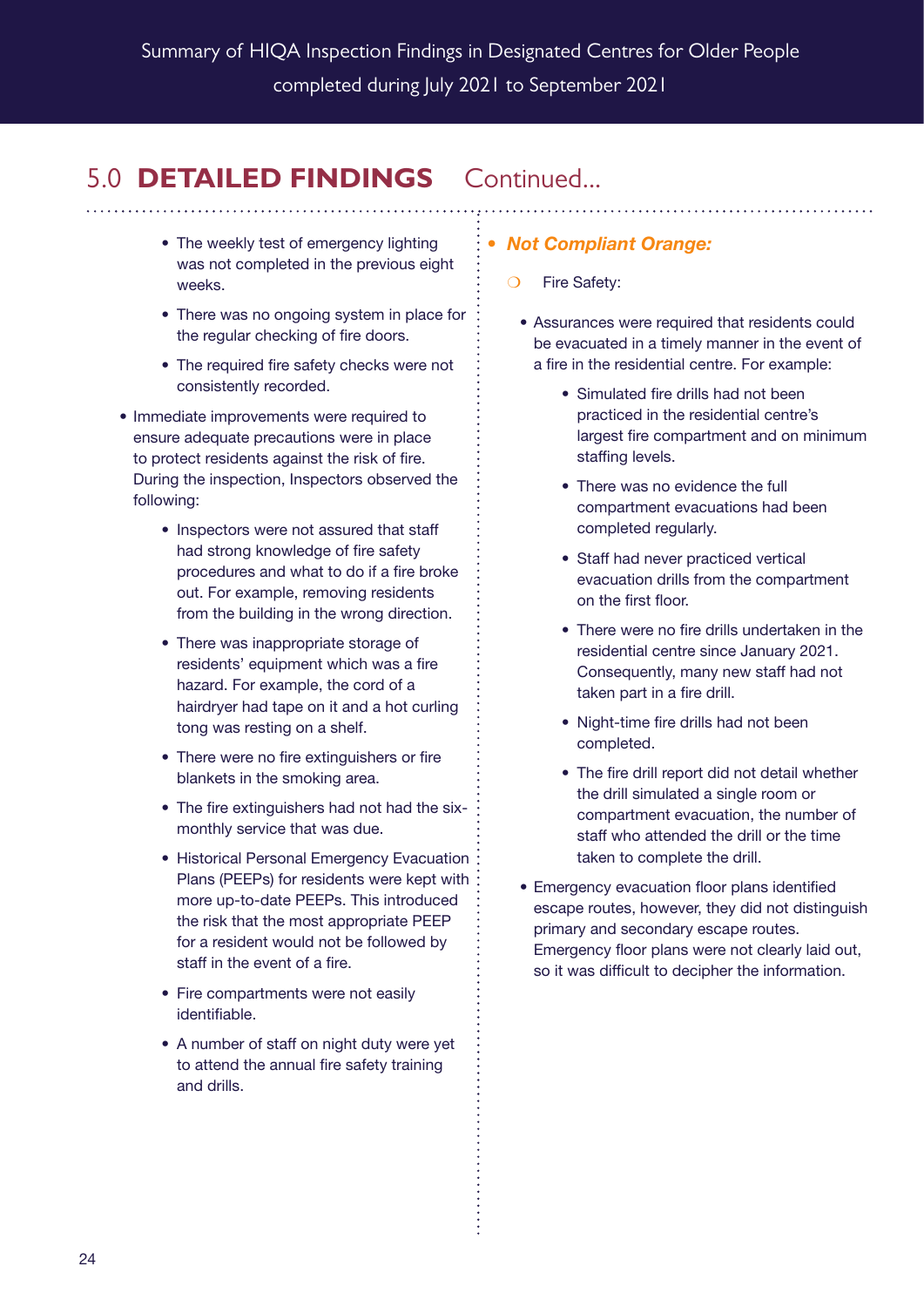# *Regulation 29:* Medicines and Pharmaceutical Services

*(10% of Services Not Compliant of the 10 assessed against this Regulation)*

- *• Not Compliant Red:*
	- O Medication Management:
		- Immediate improvements were required to ensure that medication was stored and administered in a safe manner. For example:
			- There was evidence of unsafe storage of medication in drug trollies, cupboards, and fridges, such as keys were left in the drug trolley while it was unattended, and cupboards were found to be unlocked.
			- Drug trollies were not secured when in the clinical room.
			- Resident picture identification was not present in four medication order sheets seen by Inspectors.
			- The name of a medication was not identified on the drug order sheet that had been given to a resident over several weeks.
			- Eight examples were seen when controlled drugs were not signed as being checked by two staff before administration.
			- One medicines storage fridge was not clean, there was white residue on the shelf.
			- There were gaps in temperature monitoring records for the medication fridge to ensure that medication was stored at the correct temperature.
			- Blood glucose monitoring machines were not regularly calibrated to ensure accurate readings.
			- Blood glucose monitoring equipment were not designated for single resident use. The use of these devices requires

š

a risk assessment to ensure they do not pose a risk of cross contamination.

• Oxygen cylinders were not secured to prevent them from falling over.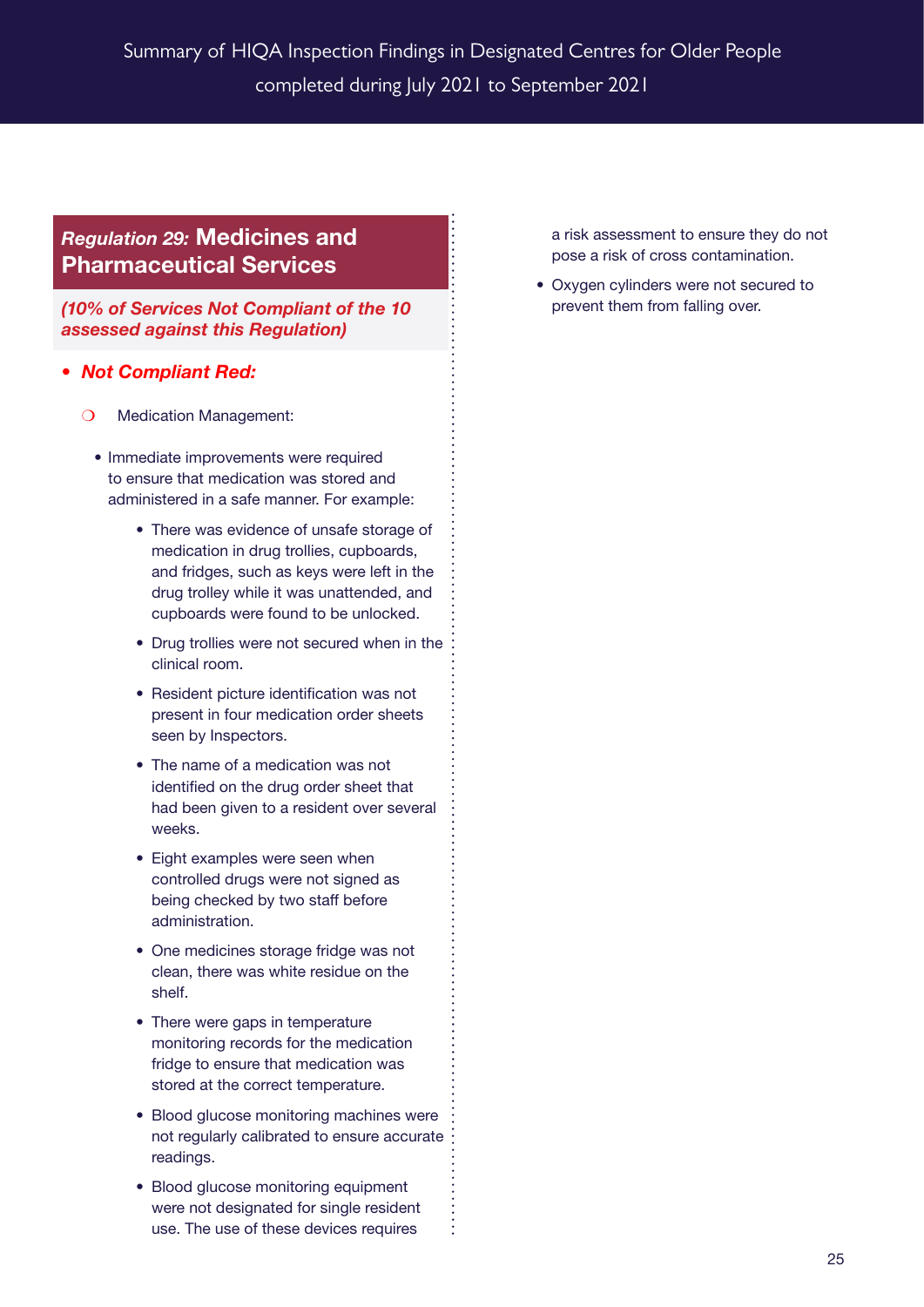# 6.0 **AREAS OF GOOD PRACTICE**

Table 5 below details the Regulation(s) where good practice was identified, i.e., services inspected against the Regulations were deemed fully compliant. Caution is advised when interpreting this data as not all of the 20 services reviewed were inspected against each Regulation.

| <b>Dimension</b>               | <b>Regulation</b>                         | <b>No. of Services Inspected</b><br>against this Regulation of the<br>20 sample reports |
|--------------------------------|-------------------------------------------|-----------------------------------------------------------------------------------------|
| <b>Capacity and Capability</b> | Regulation 19: Directory of Residents     | 3                                                                                       |
|                                | Regulation 22: Insurance                  | 2                                                                                       |
|                                | Regulation 32: Notification of Absence    |                                                                                         |
| <b>Quality and Safety</b>      | Regulation 10: Communication Difficulties | 3                                                                                       |
|                                | Regulation 13: End of Life                | 8                                                                                       |
|                                | Regulation 20: Information for Residents  |                                                                                         |

Table 5: Regulations that were deemed fully compliant within the inspections reviewed

# 7.0 **REGULATIONS NOT INSPECTED**

The following Regulations were not inspected in the reports reviewed and were therefore not included in the analysis:

- Registration Regulation 7 (S.I. No. 61 of 2015) Application by Registered Providers for the Variation or Renewal of Conditions of Registration.
- Registration Regulation 8 (S.I. No. 61 of 2015) Annual fee payable by the Registered Provider of a designated centre for older people.
- Regulation 30 (S.I. No. 415 of 2013) Volunteers.
- Regulation 33 (S.I. No. 415 of 2013) Notification of Procedures and Arrangements for periods when Person in Charge is absent from the designated centre.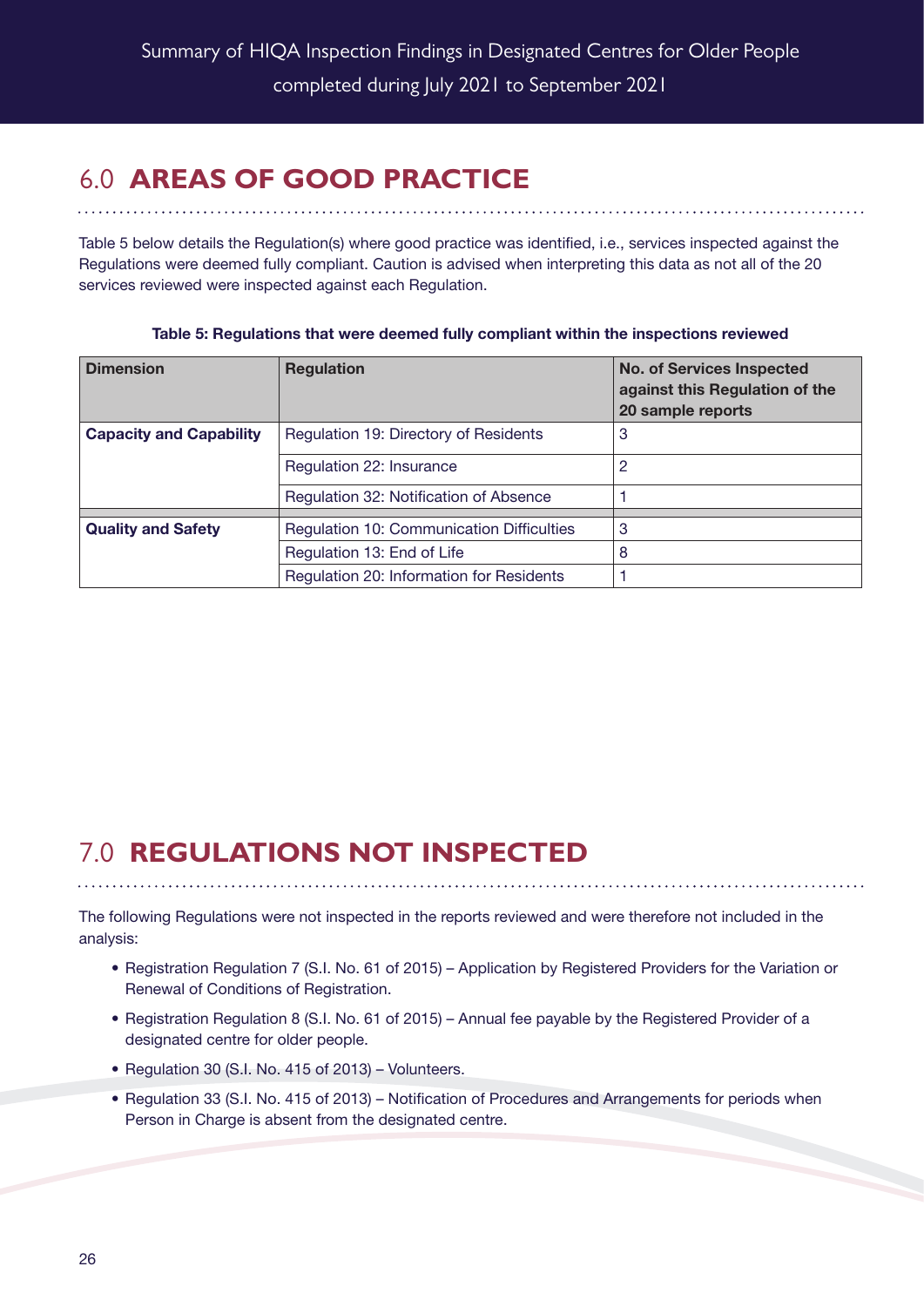# 8.0 **CONCLUSION**

This report illustrates the new layout of the HIQA inspection reports and details the continuing trends in HIQA findings in relation to residential care settings for older people in meeting the relevant requirements.

The trends show that high risk findings are still evident in the areas of Fire Precautions, Governance and Management, Infection Control, Premises, Residents' Rights, and Medication Management with many residential centres requiring improvements in key areas such as Training and Staff Development, Records, and Individual Assessment and Care Plan.

Good practice was identified in relation to End of Life, Communication Difficulties, and Directory of Residents.

# Further Information For further information contact HCI at +353 (0)93 36126 or info@hci.care

# Disclaimer

*This report has been produced independently by Health Care Informed Ltd (HCI). The information, statements, statistics and commentary (together the 'Information') contained in this Report have been prepared by HCI from publicly available material. HCI does not express an opinion as to the accuracy or completeness of the information provided, the assumptions made by the parties that provided the information or any conclusions reached by those parties. HCI have based this Report on*  information received or obtained, on the basis that such information is accurate and complete. The Information contained in *this Report has not been subject to an audit.*